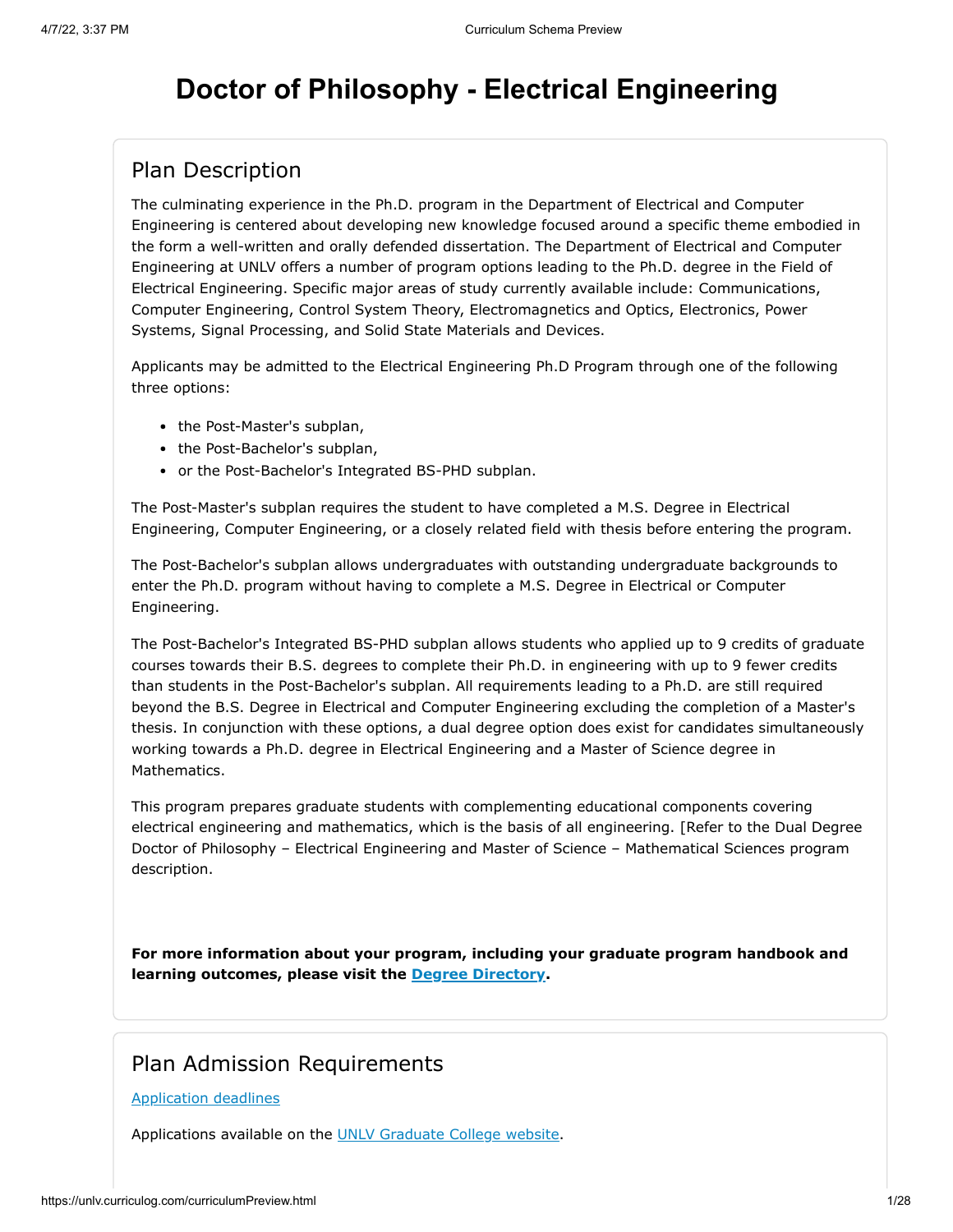Applicants are considered on an individual basis. Applicants may be admitted as a regular or provisional status student. Qualified applicants who are not admitted can take graduate courses as a non-degree seeking graduate student. Up to 15 UNLV credits taken as a non-degree seeking graduate student at UNLV can be applied towards a PhD degree program in electrical and computer engineering. Potentially, nine graduate credits taken at another regionally accredited university may be transferred in the PhD degree program at UNLV. At most, only 15 credits of a combination of UNLV and non-UNLV course credits, within the constraints above, may be applied to the PhD program. Courses with a grade less than B (3.0) will not be applied to the PhD program. Further, the courses must not have been or will be applied to different degree program. Note that informal course credits will not be transferred into a PhD degree program. Informal courses such as Graduate Independent Study and Seminar taken as a nondegree seeking student cannot be applied towards a program degree in ECE. Non-degree seeking students can count Electrical & Computer Engineering Graduate Special Topics towards the program degree as long as they adhere to the conditions of the particular program option regarding informal course credits.

To be considered for admission an applicant must:

- 1. Submit GRE scaled and percentile scores in quantitative, verbal reasoning, and analytical writing to the Department of Electrical and Computer Engineering and have obtained the following minimum relative percentile comparison rank of 75 in the Quantitative section, 20 in the Verbal Reasoning section, and 20 in Analytical Writing. Please note that GRE scores will only be considered valid if taken within five years prior to the time of admission and are recognized by the GRE examination board. Official scores must be obtained from an official GRE provider. The GRE requirement can be waived under the circumstances listed in the GRE Waiver section.
- 2. Submit a completed application form and official transcripts of all college level work to the Graduate College. Submit an additional set of transcripts of all college-level work directly to the Department of Electrical and Computer Engineering.
- 3. Submit a one-page written statement of purpose indicating the applicant's interests, motivations, and objectives. In the statement of purpose, the applicant must explicitly identify their areas of interest from the following list of areas offered at UNLV in the ECE Department: Communications, Computer Engineering, Control Systems, Electromagnetics and Optics, Electronics, Power Systems, Signal Processing, and Solid-State Electronics and Photonics (which includes Nanotechnology). Applicants are required to account for all time beyond the B.S. degree indicating how they have developed professionally. Applicants transferring from other graduate programs without obtaining an M.S. degree must justify why they are leaving that program to join our graduate program. Applicants receiving grades less than B in a graduate course elsewhere may not be admitted to the graduate program without a well-justified explanation. Poor performance in course work in the program that the student is transferring from can be a cause for denial of admission. It will be the graduate committee's discretion whether to allow or deny admission.
- 4. Submit a one-page curriculum vitae listing the applicant's project, publication, and award records.
- 5. Submit three letters of recommendation (signed and dated) concerning the applicant's potential for succeeding in the graduate program directly to the Department of Electrical and Computer Engineering. Letters of reference may be electronically uploaded in the online admissions application process. If the student received a M.S. degree in electrical or computer engineering at UNLV, then only one letter of recommendation is required, and it must come from the candidate's faculty advisor who should be the student's thesis committee chair. If the applicant has attended a university or is currently enrolled in a program beyond the M.S. degree, then at least one letter of recommendation should be solicited from that university or program and two from the university in which the M.S.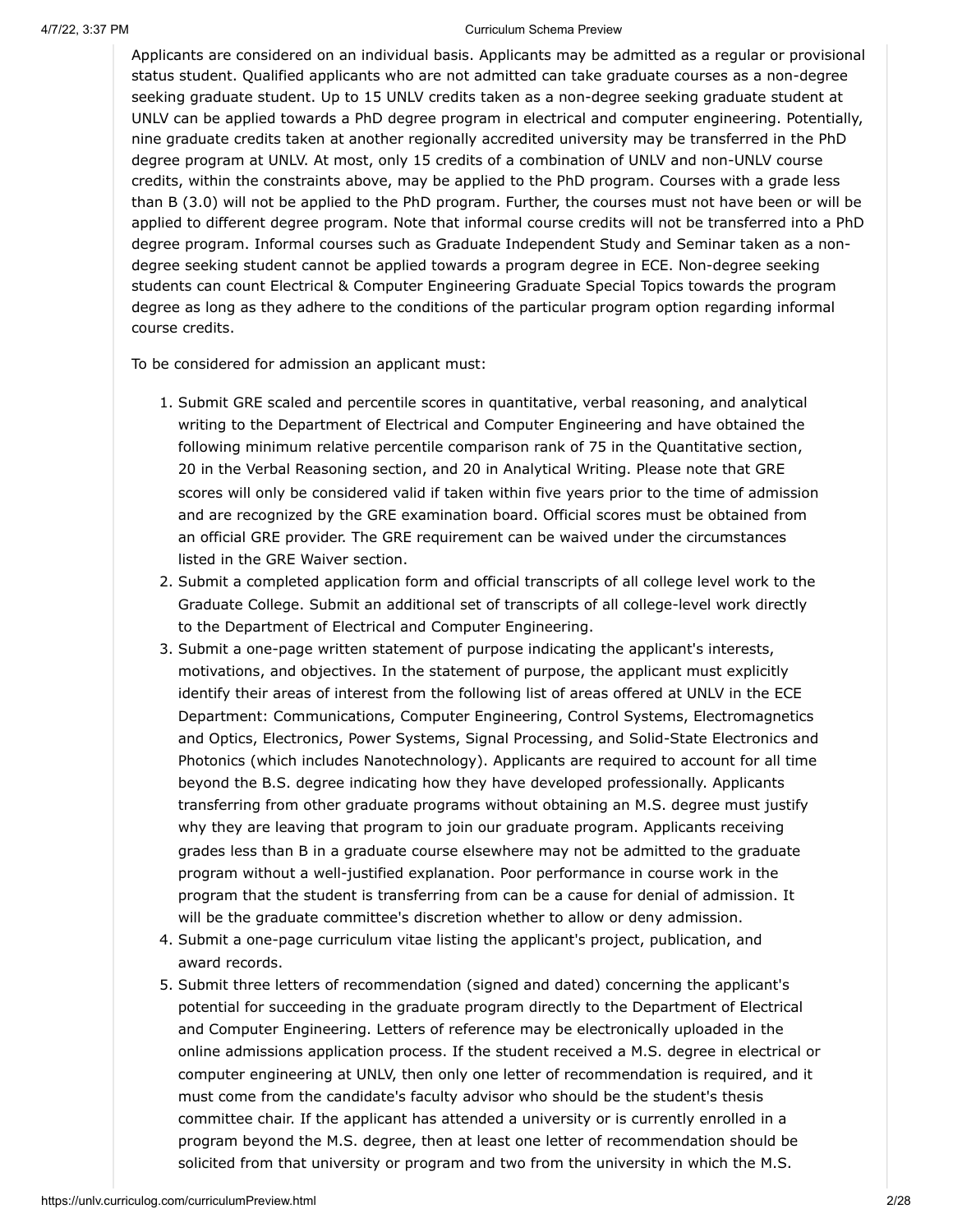degree was received. One of the three letters should be written by your thesis advisor commenting on your background and your thesis research. If the applicant has been out of school for an extended period of time, then letters should be solicited from the professional community who can comment on the applicant's technical background and/or from the applicant's most recent academic institution. Letters of recommendation written beyond a six-month period prior to applying for admission to our graduate program will not be accepted. Strong letters of recommendation illustrate technical talent and professional accomplishments beyond the grade point average or course grade. The graduate committee is interested in the applicant's technical, conceptual, verbal, ethical and social skills. The graduate committee is interested in the applicant's ability to perform research with evidence to substantiate claims made. Note that letters from professors that casually know you will not help you in the admission process.

- 6. International applicants must provide proof of English proficiency, as stated in the [Graduate College English proficiency requirements website.](https://www.unlv.edu/graduatecollege/english-proficiency)
- 7. [All domestic and international applicants must review and follow the Graduate College](http://www.unlv.edu/graduatecollege/futurestudents) Admission and Registration Requirements.
- 8. Application deadlines are February 1st for admission in the fall of the same year and October 1st for admission in the spring of the subsequent year.

#### *Post-Master's subplan*

- 1. Have a Master of Science (M.S.) degree in electrical engineering or computer engineering or a closely related field with an M.S. thesis component. The M.S. thesis must be completed prior to admission. Potential candidates applying to the program based on a course only option or a project option will not be admitted. (Applicants who possess a bachelor's degree in a closely related discipline, such as physics or mathematics, may be admitted on conditional and/or provisional status. These students will be required to complete certain undergraduate and/or graduate courses before they can attain regular full graduate standing status. The graduate committee determines these courses on an individual basis.)
- 2. Have a minimum overall grade point average (GPA) of  $3.20$  (A =  $4.00$ ) for their M.S. degree and a 3.00 for their B.S. degree.

#### *Post-Bachelor's subplan:*

- 1. Have a Bachelor of Science (B.S.) degree in electrical engineering or computer engineering or a closely related field. (Applicants who possess a bachelor degree in a closely related discipline, such as physics or mathematics, may be admitted on conditional and/or provisional status. These students will be required to complete certain undergraduate and/or graduate courses before they can attain regular full graduate standing status. The graduate committee determines these courses on an individual basis.)
- 2. Have a minimum overall grade point average (GPA) of 3.50 ( $A = 4.00$ ) for their B.S. degree in Electrical or Computer Engineering a closely related field.

*Post-Bachelor's Integrated BS-PHD subplan:*

The Integrated BS-PHD *subplan* program allows UNLV undergraduate students who applied up to 9 credits of UNLV electrical engineering or computer engineering graduate courses towards their UNLV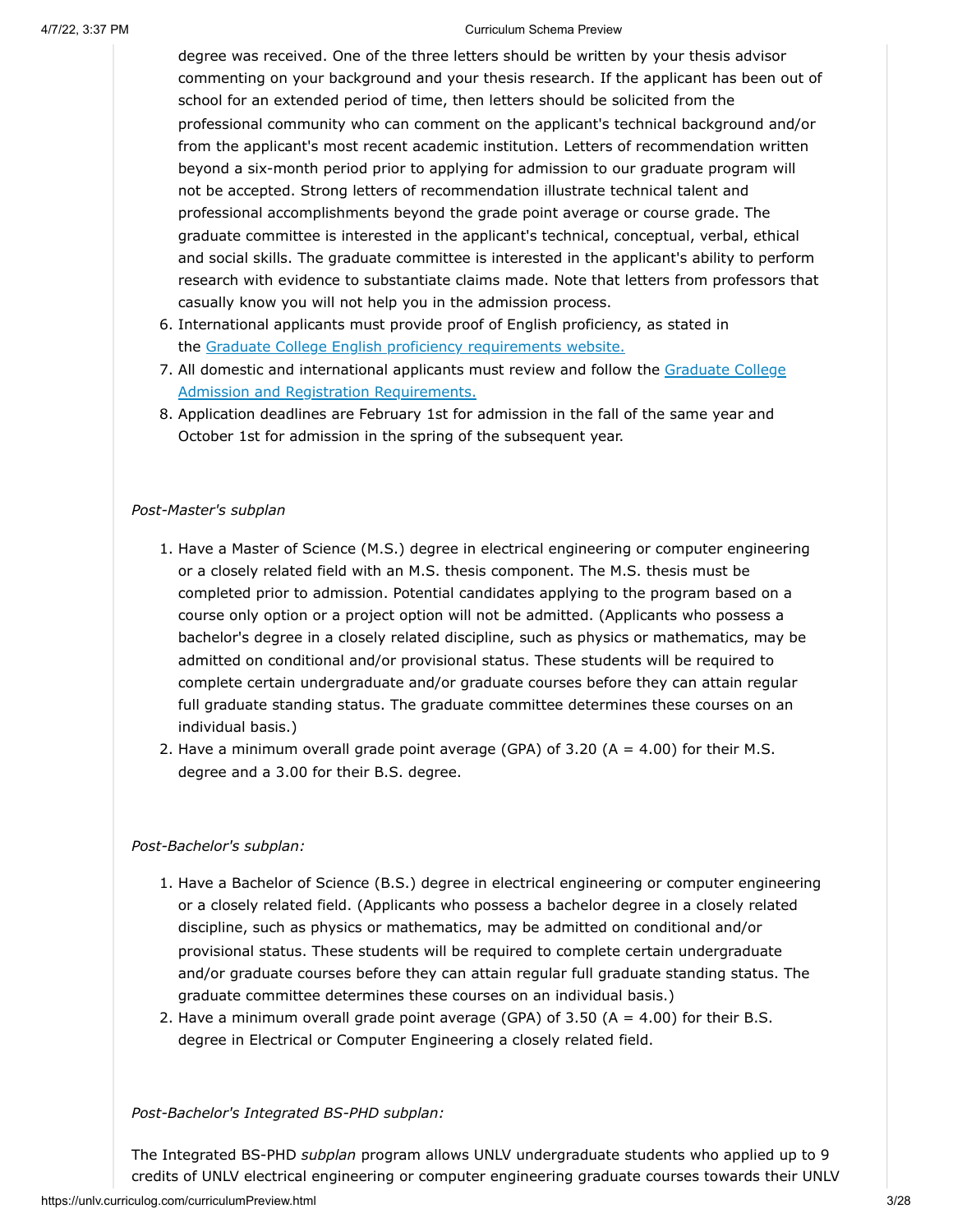B.S. in Electrical Engineering or Computer Engineering degree to complete their Ph.D. in engineering with up to 9 fewer credits than students in the Post-Bachelor's *subplan*. All requirements leading to a Ph.D. are still required beyond the B.S. Degree in Electrical and Computer Engineering excluding the completion of a Master's thesis.

- 1. Have a minimum overall grade point average (GPA) of 3.5 ( $A = 4.00$ ) for their B.S. degree in electrical engineering or computer engineering at UNLV.
- 2. Have completed up to a maximum of 9 credits of formal Graduate College curriculum approved 600/700 level courses (which excludes informal courses such as Graduate Independent Study, Graduate Seminar, and Special Topics) which were applied towards the student's B.S. degree. Each graduate level course must have been completed with a minimum grade of B (GPA) of 3.2 (A =  $4.00$ ).

#### **GRE Waiver:**

The GRE entrance requirement will be waived for students entering the Ph.D. program if *ALL* of the following are satisfied. The final decision is up to the graduate committee.

1. The candidate received a bachelor or master's degree (thesis option) in electrical and/or computer engineering from an ABET-accredited electrical and/or computer engineering program.

2. The candidate's BS GPA equals or exceeds 3.0 and MS GPA equals or exceeds 3.6 for conventional Ph. D. applicants. The candidate's BS GPA equals or exceeds 3.5 for direct Ph. D. applicants.

3. The conventional Ph. D. applicant must show evidence that a paper pertaining to his/her research has been accepted/published in a refereed conference (minimum requirement) or a journal. Reviewers' comments along with a letter of acceptance may be used as minimum evidence that a paper will be published. The direct Ph. D. applicant must show evidence of research experience. Examples of such evidence include but not limited to 1) a research publication; 2) a research poster/presentation; 3) participation in a sponsored research project; 4) participation in a research internship, etc.

4. Letters of recommendation should clearly indicate the student's potential and ability to succeed in research and higher education.

*Students are accepted into a degree program as described in the Graduate Catalog. The faculty and corresponding sub-disciplines and sub-plans within the described programs are subject to change at any time.*

#### Plan Requirements

*See Subplan Requirements below.*

[Subplan 1: Post-Master's](#page-4-0)

[Subplan 2: Post-Bachelor's](#page-10-0)

[Subplan 3: Post-Bachelor's Integrated BS-PHD](#page-18-0)

### Subplan 1 Requirements: Post-Master's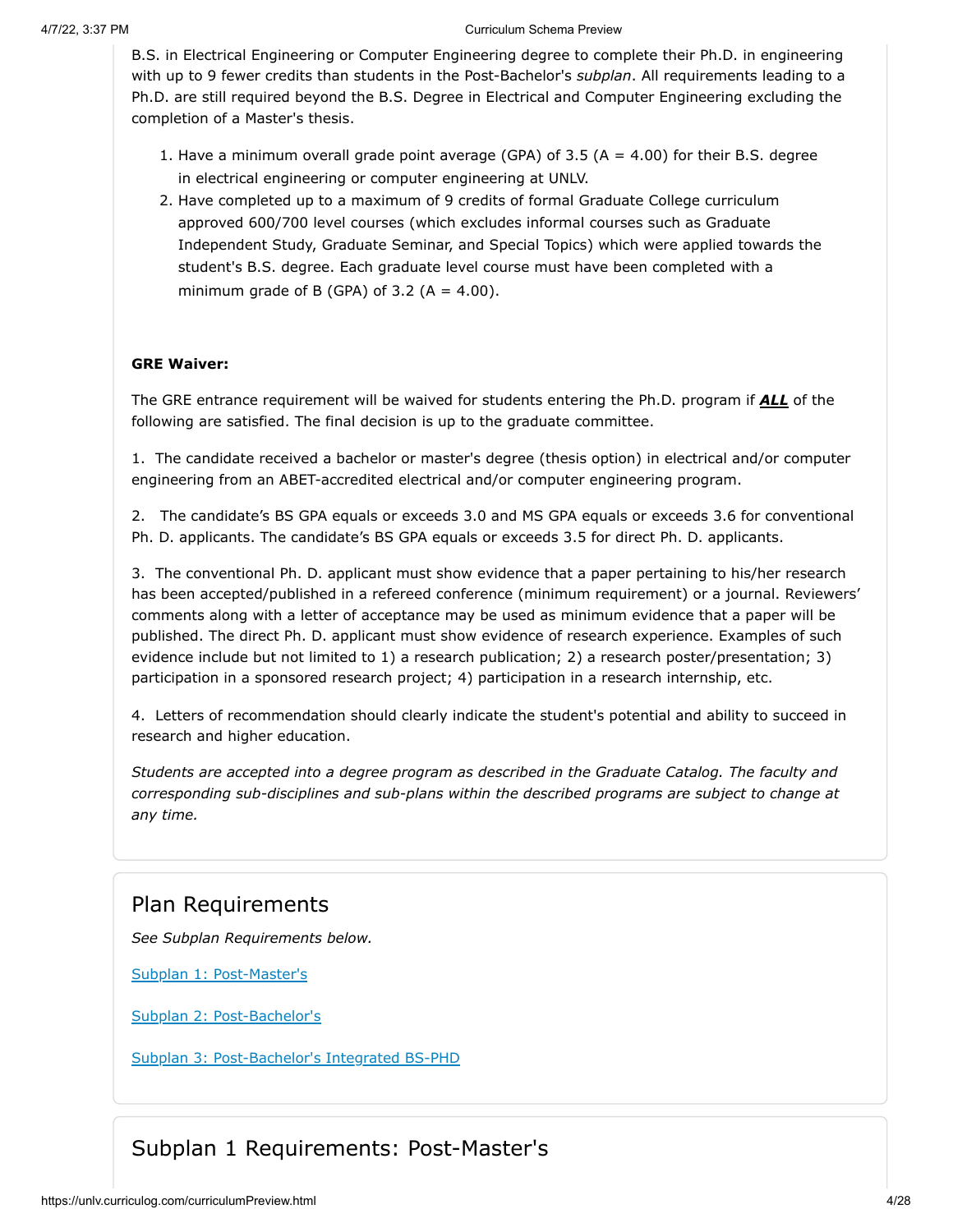<span id="page-4-0"></span>Total Credits Required: 45

## Course Requirements

## Major Field Courses – Credits: 6-15

Complete 6-15 credits of advisor approved coursework in an single major area in Electrical and Computer Engineering (suggested courses below), with a minimum overall average GPA of 3.33.

### Communications

| ECG 662 Digital Communication Systems                                           | 3 |
|---------------------------------------------------------------------------------|---|
| ECG 666 Wireless and Mobile<br><b>Communication Systems</b>                     | 3 |
| ECG 704 Coding with Applications in<br><b>Computers and Communication Media</b> | 3 |
| ECG 706 Analysis of Telecommunication and<br>Data Networks                      | 3 |
| ECG 760 Random Processes in Engineering<br>Problems                             | 3 |
| ECG 762 Detection and Estimation of Signals<br>in Noise                         | 3 |
| ECG 763 Advanced Digital Communication<br>Systems                               | 3 |

## Computer Engineering

| ECG 600 Computer Communication<br><b>Networks</b>                               | 3 |
|---------------------------------------------------------------------------------|---|
| ECG 603 Embedded Systems Design                                                 | 3 |
| ECG 604 Modern Processor Architecture                                           | 3 |
| ECG 605 Data Compression Systems                                                | 3 |
| ECG 607 Biometrics                                                              | 3 |
| ECG 608 Digital Design Verification and<br>Testing                              | 3 |
| ECG 609 Embedded Digital Signal<br>Processing                                   | 3 |
| ECG 617 Internet of Things Systems                                              | 3 |
| ECG 700 Advanced Computer System<br>Architecture                                | 3 |
| ECG 701 Reliable Design of Digital Systems                                      | 3 |
| ECG 702 Interconnection Networks for<br>Parallel Processing Applications        | 3 |
| ECG 703 Machine Learning and Applications                                       | 3 |
| ECG 704 Coding with Applications in<br><b>Computers and Communication Media</b> | 3 |
|                                                                                 |   |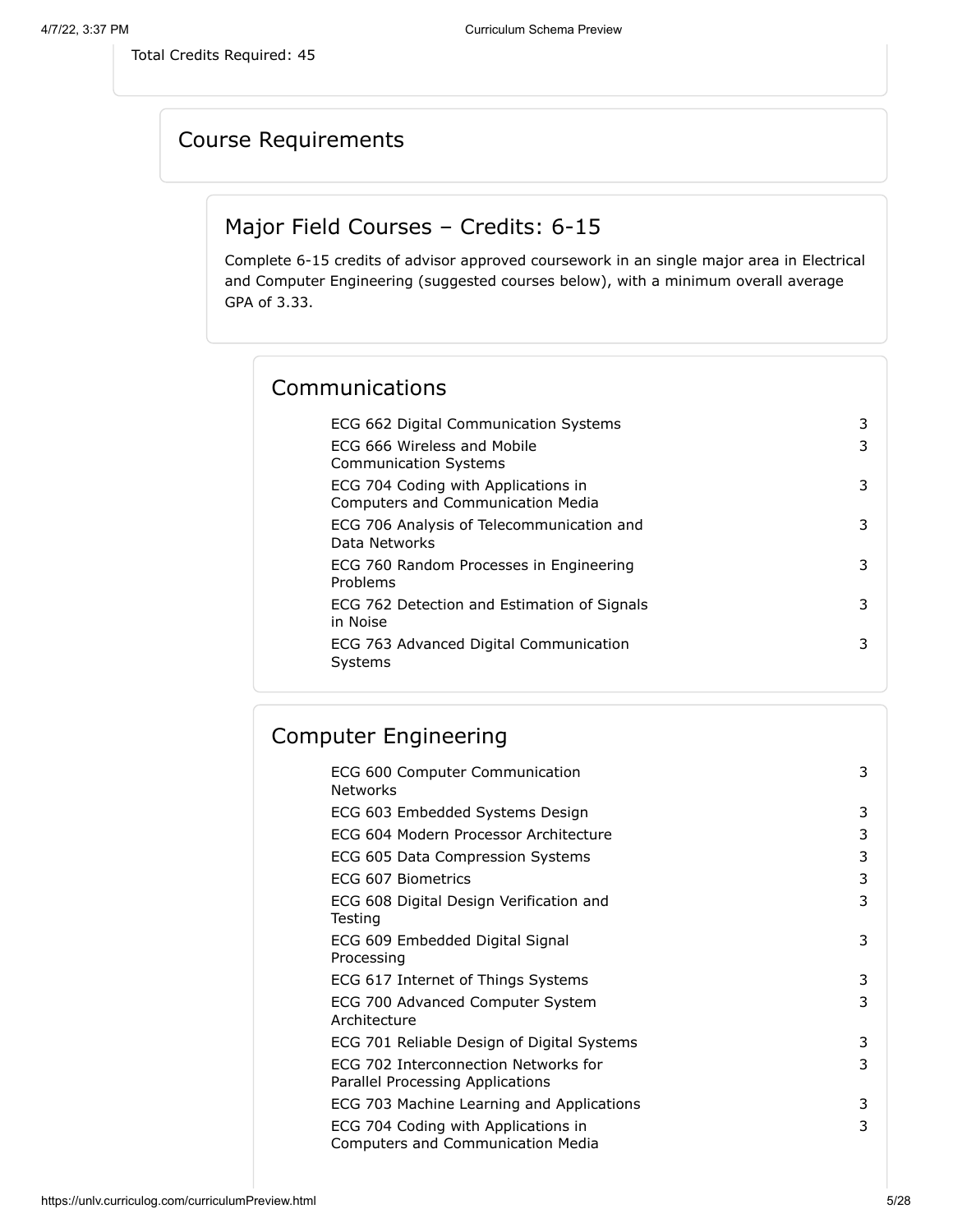| ECG 706 Analysis of Telecommunication and                |  |
|----------------------------------------------------------|--|
| Data Networks                                            |  |
| ECG 707 Logic Synthesis Engineering                      |  |
| ECG 709 Synthesis and Optimization of<br>Digital Systems |  |

## Control Systems Theory

| ECG 672 Digital Control Systems    |  |
|------------------------------------|--|
| ECG 770 Linear Systems             |  |
| ECG 771 Optimal and Modern Control |  |
| ECG 772 Nonlinear Systems          |  |
| ECG 774 Stochastic Control         |  |
| ECG 776 Adaptive Control           |  |
|                                    |  |

## Electromagnetics and Optics

| ECG 630 Transmission Lines                            | 3 |
|-------------------------------------------------------|---|
| ECG 631 Engineering Optics                            | 3 |
| ECG 632 Antenna Engineering                           | 3 |
| ECG 633 Active and Passive Microwave<br>Engineering   | 3 |
| ECG 730 Advanced Engineering<br>Electromagnetics I    | 3 |
| ECG 731 Theoretical Techniques in<br>Electromagnetics | 3 |
| ECG 732 Advanced Engineering<br>Electromagnetics II   | 3 |
| ECG 733 Plasma I                                      | 3 |

## **Electronics**

| ECG 620 Analog Integrated Circuit Design  |    |
|-------------------------------------------|----|
| ECG 621 Digital Integrated Circuit Design | 3. |
| ECG 720 Advanced Analog IC Design         |    |
| ECG 721 Memory Circuit Design             |    |
| ECG 722 Mixed-Signal Circuit Design       |    |
|                                           |    |

## Power Engineering

| ECG 642 Power Electronics                                 | 3 |
|-----------------------------------------------------------|---|
| ECG 646 Photovoltaic Devices and Systems                  | 3 |
| ECG 740 Computer Analysis Methods for<br>Power Systems    | 3 |
| ECG 741 Electric Power Distribution System<br>Engineering | 3 |
| ECG 742 Power System Stability and Control                | 3 |
| ECG 743 Smart Electrical Power Grid                       | 3 |
|                                                           |   |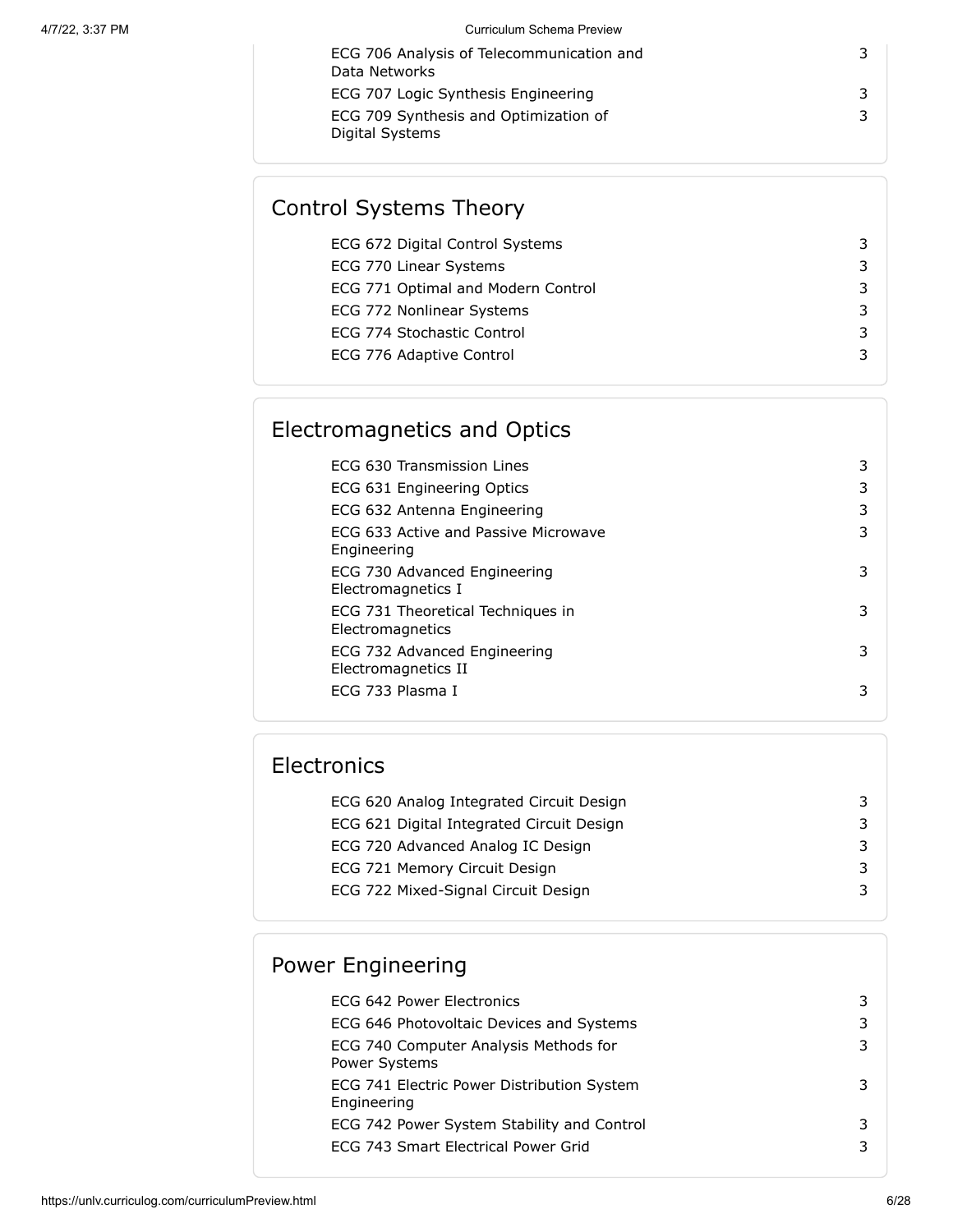## Signal Processing

| ECG 680 Discrete-Time Signal Processing<br>ECG 682 Introduction to Biomedical Signals<br>and Systems | 3<br>3 |
|------------------------------------------------------------------------------------------------------|--------|
| ECG 703 Machine Learning and Applications                                                            | 3      |
| ECG 760 Random Processes in Engineering<br>Problems                                                  | 3      |
| ECG 762 Detection and Estimation of Signals<br>in Noise                                              | 3      |
| ECG 781 Digital Filters                                                                              | 3      |
| ECG 782 Multidimensional Digital Signal<br>Processing                                                | 3      |
| ECG 783 Adaptive Signal Processing with<br><b>Neural Networks</b>                                    | 3      |

## Solid State Electronics and Photonics

| [Before] ECG - 614 - Quantum Communication                     | 3 |
|----------------------------------------------------------------|---|
| ECG 651 Electronic and Magnetic Materials<br>and Devices       | 3 |
| ECG 652 Optoelectronics                                        | 3 |
| ECG 653 Introduction to Nanotechnology                         | 3 |
| [After] ECG - 712 - Optical Materials and Devices              | 3 |
| [After] ECG - 715 - Biomedical Photonics                       | 3 |
| [After] ECG - 716 - Space Systems                              | 3 |
| ECG 750 Photonics                                              | 3 |
| ECG 752 Physical Electronics                                   | 3 |
| ECG 753 Advanced Topics in Semiconductor<br>Devices I          | 3 |
| ECG 755 Monolithic Integrated Circuit<br>Fabrication           | 3 |
| ECG 756 Advanced Topics in Semiconductor<br>Devices II         | 3 |
| ECG 757 Electron Transport Phenomena in<br>Solid State Devices | 3 |
| ECG 758 Numerical Methods in Engineering                       | 3 |

#### Minor Fields Courses – Credits: 6-18

Select two advisor-approved minor fields and complete coursework (suggested courses below) in each single area totaling 6-18 credits, with a minimum overall average GPA of 3.33. The secondary minor can be from a field outside Electrical Engineering.

#### Communications

ECG 662 Digital Communication Systems 3 ECG 666 Wireless and Mobile Communication Systems

https://unlv.curriculog.com/curriculumPreview.html 7/28

3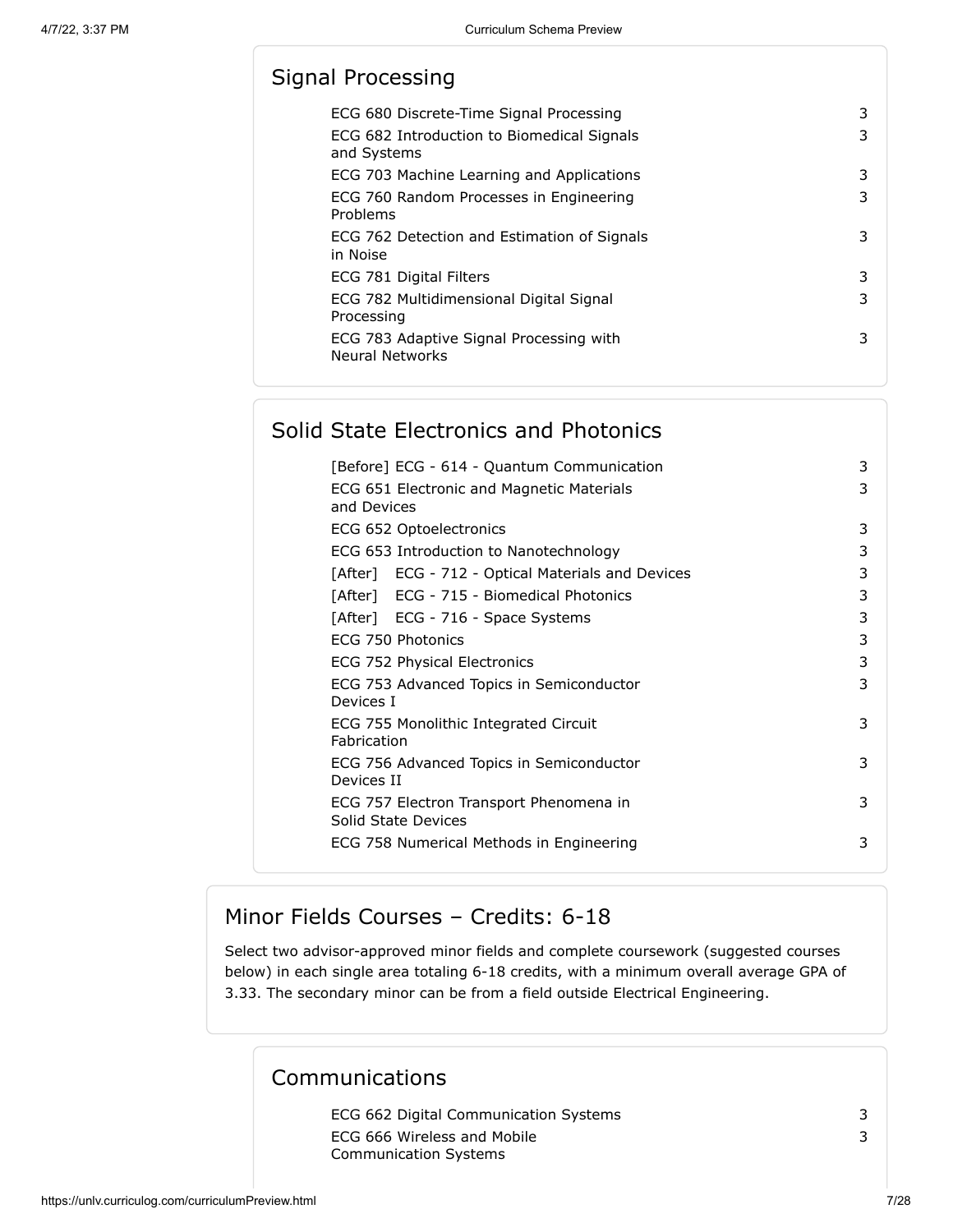ECG 760 Random Processes in Engineering Problems ECG 762 Detection and Estimation of Signals in Noise

## Computer Engineering

| ECG 600 Computer Communication<br>Networks                               | 3 |
|--------------------------------------------------------------------------|---|
| ECG 603 Embedded Systems Design                                          | 3 |
| ECG 604 Modern Processor Architecture                                    | 3 |
| ECG 605 Data Compression Systems                                         | 3 |
| ECG 607 Biometrics                                                       | 3 |
| ECG 608 Digital Design Verification and<br>Testing                       | 3 |
| ECG 609 Embedded Digital Signal<br>Processing                            | 3 |
| ECG 617 Internet of Things Systems                                       | 3 |
| [After] ECG 618 Cloud Computing in Engineering                           | 3 |
| ECG 700 Advanced Computer System<br>Architecture                         | 3 |
| ECG 701 Reliable Design of Digital Systems                               | 3 |
| ECG 702 Interconnection Networks for<br>Parallel Processing Applications | 3 |
| ECG 703 Machine Learning and Applications                                | 3 |
| ECG 704 Coding with Applications in<br>Computers and Communication Media | 3 |
| ECG 706 Analysis of Telecommunication and<br>Data Networks               | 3 |
| ECG 707 Logic Synthesis Engineering                                      | 3 |
| ECG 709 Synthesis and Optimization of<br>Digital Systems                 | 3 |
|                                                                          |   |

## Control Systems Theory

| ECG 770 Linear Systems             |  |
|------------------------------------|--|
| ECG 771 Optimal and Modern Control |  |
| ECG 772 Nonlinear Systems          |  |
| ECG 774 Stochastic Control         |  |
| ECG 776 Adaptive Control           |  |
|                                    |  |

## Electromagnetics and Optics

| ECG 630 Transmission Lines                          | 3 |
|-----------------------------------------------------|---|
| ECG 631 Engineering Optics                          | 3 |
| ECG 632 Antenna Engineering                         | 3 |
| ECG 633 Active and Passive Microwave<br>Engineering | 3 |
| ECG 730 Advanced Engineering<br>Electromagnetics I  |   |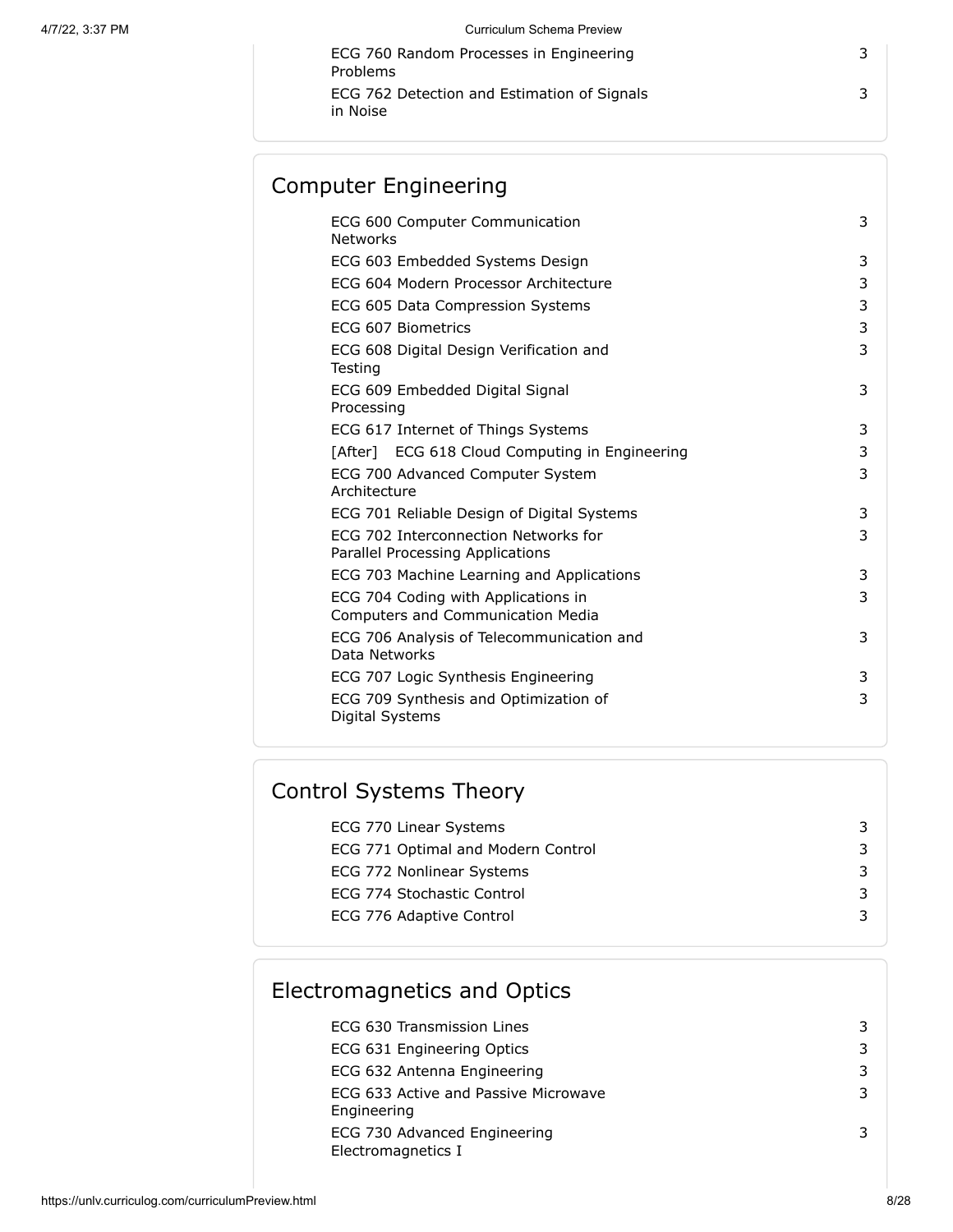| ECG 731 Theoretical Techniques in<br>Electromagnetics |  |
|-------------------------------------------------------|--|
| ECG 732 Advanced Engineering<br>Electromagnetics II   |  |
| ECG 733 Plasma I                                      |  |

## **Electronics**

| ECG 620 Analog Integrated Circuit Design  |  |
|-------------------------------------------|--|
| ECG 621 Digital Integrated Circuit Design |  |
| ECG 720 Advanced Analog IC Design         |  |
| ECG 721 Memory Circuit Design             |  |
| ECG 722 Mixed-Signal Circuit Design       |  |
|                                           |  |

## Power Engineering

| ECG 642 Power Electronics                                 |   |
|-----------------------------------------------------------|---|
| ECG 646 Photovoltaic Devices and Systems                  | 3 |
| ECG 740 Computer Analysis Methods for<br>Power Systems    |   |
| ECG 741 Electric Power Distribution System<br>Engineering |   |
| ECG 742 Power System Stability and Control                |   |
| ECG 743 Smart Electrical Power Grid                       |   |

# Signal Processing

| ECG 680 Discrete-Time Signal Processing                    | 3 |
|------------------------------------------------------------|---|
| ECG 682 Introduction to Biomedical Signals<br>and Systems  | 3 |
| ECG 703 Machine Learning and Applications                  | 3 |
| ECG 760 Random Processes in Engineering<br>Problems        | 3 |
| ECG 762 Detection and Estimation of Signals<br>in Noise    | 3 |
| ECG 781 Digital Filters                                    | 3 |
| ECG 782 Multidimensional Digital Signal<br>Processing      | 3 |
| ECG 783 Adaptive Signal Processing with<br>Neural Networks | 3 |
|                                                            |   |

## Solid State Electronics and Photonics

| [Before] ECG - 614 - Quantum Communication               | 3 |
|----------------------------------------------------------|---|
| ECG 651 Electronic and Magnetic Materials<br>and Devices | 3 |
| ECG 652 Optoelectronics                                  | 3 |
| ECG 653 Introduction to Nanotechnology                   | 3 |
| ECG - 712 - Optical Materials and Devices<br>[After]     | 3 |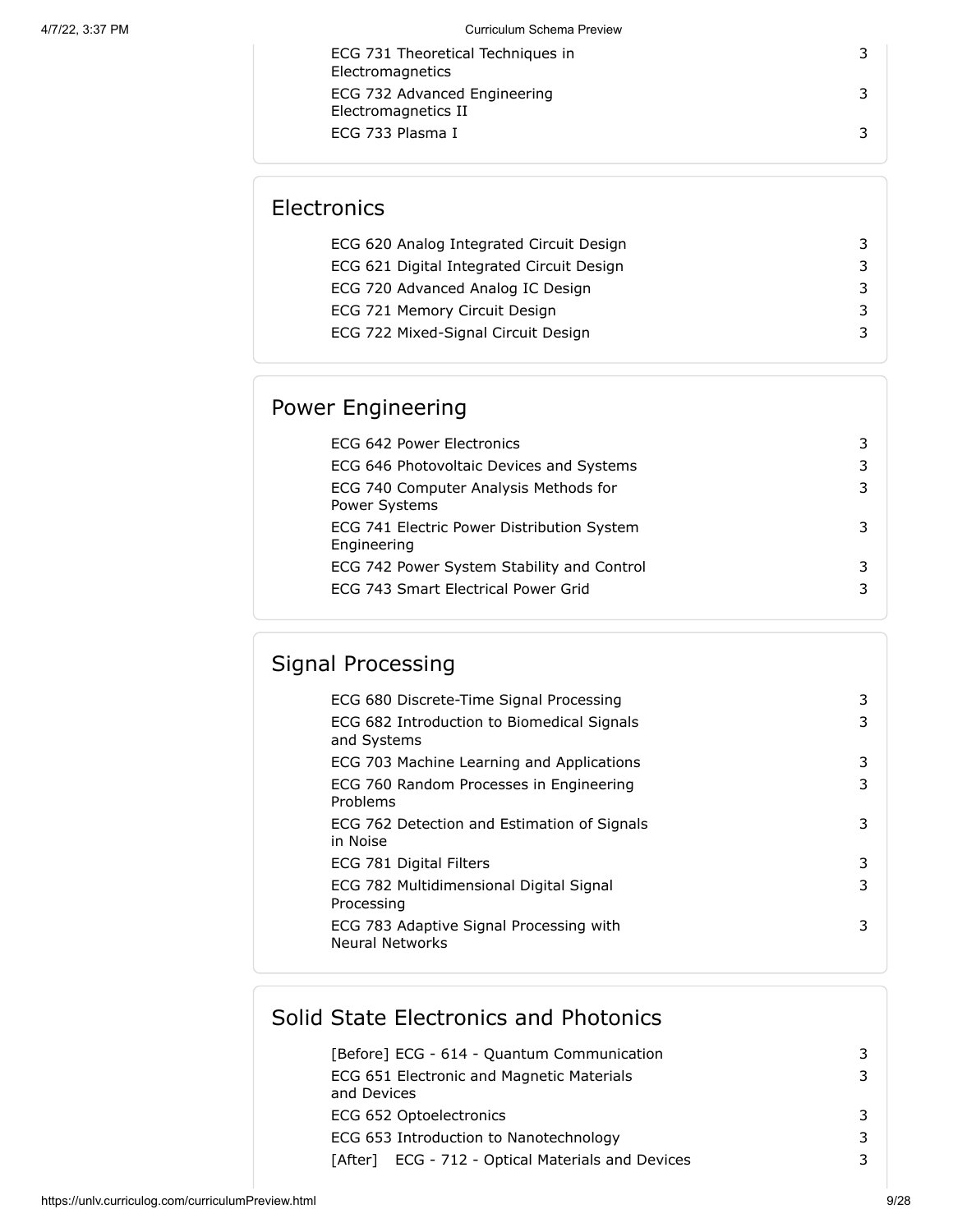| [After] ECG - 715 - Biomedical Photonics                       | 3 |
|----------------------------------------------------------------|---|
| [After] ECG - 716 - Space Systems                              | 3 |
| ECG 750 Photonics                                              | 3 |
| ECG 752 Physical Electronics                                   | 3 |
| ECG 753 Advanced Topics in Semiconductor<br>Devices I          | 3 |
| ECG 755 Monolithic Integrated Circuit<br>Fabrication           | 3 |
| ECG 756 Advanced Topics in Semiconductor<br>Devices II         | 3 |
| ECG 757 Electron Transport Phenomena in<br>Solid State Devices | 3 |
| ECG 758 Numerical Methods in Engineering                       | 3 |

#### Elective Courses – Credits: 0-15

Complete 0-15 credits of 600- or 700-level MAT, PHY, AST, CEE, CEM, ECG, EGG, CS, ME, or other advisor-approved courses.

#### Dissertation – Credits: 18

ECG 799 Dissertation  $1 - 6$ 

### Degree Requirements

- 1. All Ph.D. students must satisfy the Ph.D. degree program admission requirements and be admitted to the Ph.D. program on a regular status.
- 2. Complete a minimum of 27 credits of graduate level courses (excluding dissertation credits) with an overall minimum GPA of 3.20 and a minimum GPA of 2.70 (B-) in each class applied towards the 27 credits. The final division of major, minor, and elective credits will be determined in consultation with the student's advisor.
- 3. Of the 27 required credits, a minimum of 18 credits must be in 700-level courses. Of these 18 credits, a minimum of 15 must be from formal courses. The student's doctoral advisory committee may add more requirements in accordance with the individual's background and field of study.
- 4. No more than 3 credits may be from Graduate Independent Study together with Graduate Seminar. No more than 6 credits of a combination of informal courses such as Graduate Independent Study, Special Topics, and Seminar may be applied to the degree program.
- 5. Beyond the Bachelor degree, a Ph.D. student must complete a minimum of 15 credits in an approved ECE major field, 9 credits an approved ECE minor (primary minor) field, and 9 credits in a second approved open minor (secondary minor) field. Of the 15 credits required in the ECE major field, a minimum of 9 credits must be completed in 700-level courses. A minimum GPA of 3.33 (B+=3.30) must be obtained in the major field. Of the 9 required credits in each minor field, a minimum of 6 credits must be in 700-level courses. A minimum GPA of 3.33 (B+=3.30) must be obtained in each of the minor fields.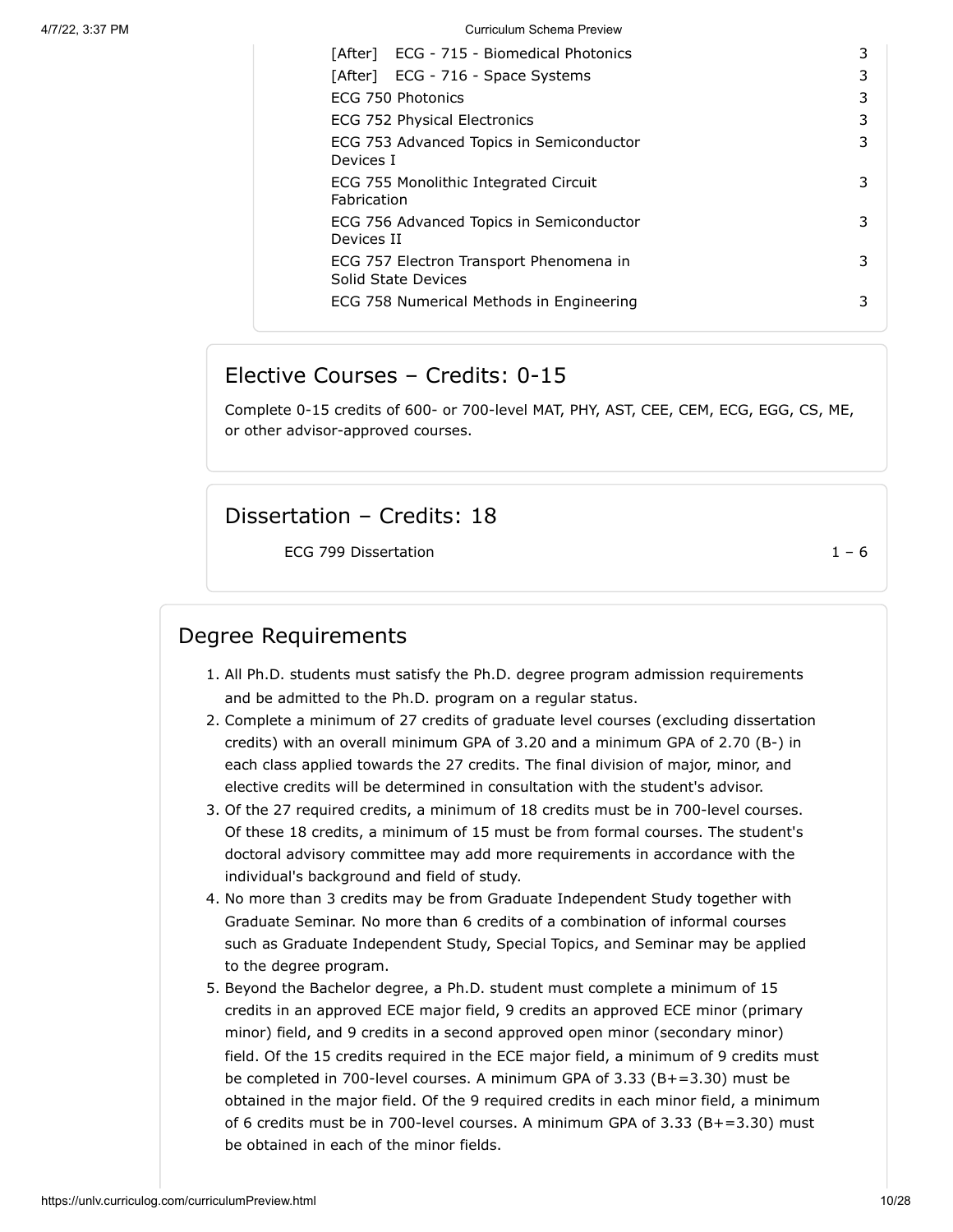- 6. Informal courses (Graduate Independent Study, Graduate Seminar, and Special Topics) cannot be applied to the ECE major, ECE minor (primary minor) and the open minor (secondary minor) fields.
- 7. At the time of admission or no later than the first semester, the Ph.D. candidate must formally petition BOTH the graduate college and the ECE graduate committee to accept transfer credits and credits taken as a non-degree seeking graduate student to be applied to the Ph.D. program.
- 8. All regular (full graduate standing) status graduate students must select a faculty advisor in their first semester.
- 9. Maintain a minimum overall grade point average (GPA) of 3.20, must maintain a minimum GPA of 3.20 each semester, and must complete all graduate level courses that apply towards their degree with a minimum GPA of 2.70 (B-) in each course. Grades below B- cannot be applied towards the Ph.D. degree and must be repeated or replaced. A class grade below C (2.0) is grounds for initiating a program separation recommendation to the Graduate College. Ph.D. candidates who do not maintain an overall minimum GPA of 3.2, who do not maintain a minimum GPA of 3.2 each semester, or who earn more than one grade below B- may be placed on academic probation or expelled from the program. The Electrical and Computer Engineering Graduate Committee in conjunction with the Graduate College will determine the terms of the student's probation based upon the student's academic record and in accordance with the rules of the Graduate College.
- 10. All regular (full graduate standing) status graduate students must file an approved Plan of Study form before the completion of their third semester. This program must be approved by the student's advisor and the graduate coordinator. All regular and provisional status graduate students must show satisfactory progress towards completion of their degree by completing at least six credits of their approved program per calendar year. If their progress towards their degree program is not satisfactory, students may either be put on probation or expelled from the program.
- 11. Before beginning a dissertation, students must have their dissertation topic approved by their advisor, and the necessary paper work including a dissertation prospectus must be filed with the Graduate College by the end of the third semester. The dissertation prospectus describes the dissertation topic and must include an introductory set of sentences, a well formed hypothesis or hypotheses (specifically italicized in the prospectus) accompanied by a motivation, objectives with major and alternative approaches to the studies, and conjectures of possible outcomes. Students are NOT allowed to take dissertation credits until their prospectus is approved. Credits taken before the approval date will NOT count towards the degree program.

#### Graduation Requirements

*See Plan Graduation Requirements below.*

#### Subplan 2 Requirements: Post-Bachelor's

<span id="page-10-0"></span>Total Credits Required: 69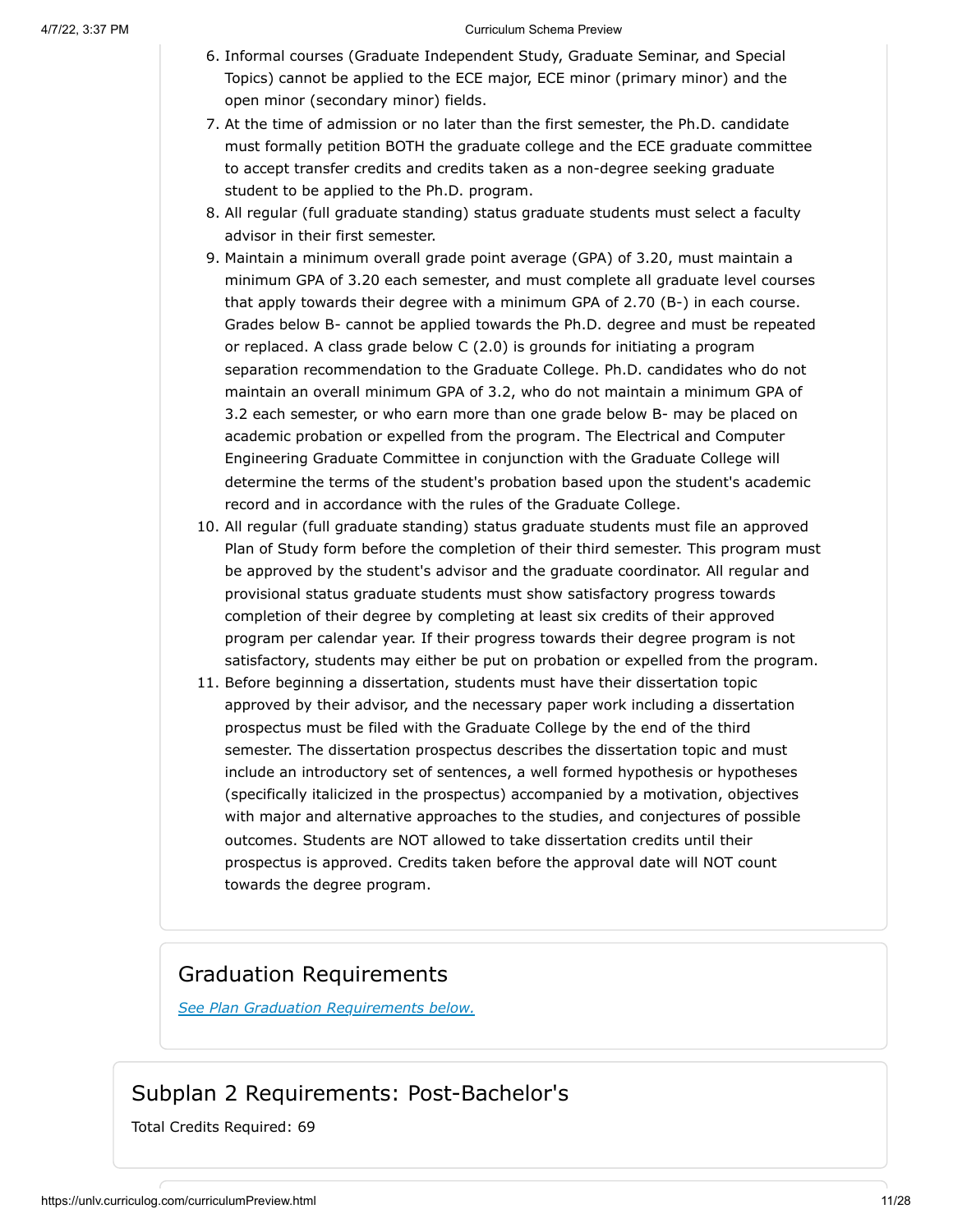## Course Requirements

## Major Field Courses – Credits: 15

Complete 15 credits of advisor approved coursework in an single major area in Electrical and Computer Engineering (suggested courses below), with a minimum overall GPA of 3.33. A minimum of 9 credits must be in 700-level courses.

## Communications

| ECG 662 Digital Communication Systems                                           | 3 |
|---------------------------------------------------------------------------------|---|
| FCG 666 Wireless and Mobile<br><b>Communication Systems</b>                     | 3 |
| ECG 704 Coding with Applications in<br><b>Computers and Communication Media</b> | 3 |
| ECG 706 Analysis of Telecommunication and<br>Data Networks                      | 3 |
| ECG 760 Random Processes in Engineering<br>Problems                             | 3 |
| ECG 762 Detection and Estimation of Signals<br>in Noise                         | 3 |
| ECG 763 Advanced Digital Communication<br>Systems                               | 3 |
|                                                                                 |   |

## Computer Engineering

| ECG 600 Computer Communication<br><b>Networks</b>                        | 3 |
|--------------------------------------------------------------------------|---|
| ECG 603 Embedded Systems Design                                          | 3 |
| ECG 604 Modern Processor Architecture                                    | 3 |
| ECG 605 Data Compression Systems                                         | 3 |
| FCG 607 Biometrics                                                       | 3 |
| ECG 608 Digital Design Verification and<br>Testing                       | 3 |
| ECG 609 Embedded Digital Signal<br>Processing                            | 3 |
| ECG 617 Internet of Things Systems                                       | 3 |
| ECG 700 Advanced Computer System<br>Architecture                         | 3 |
| ECG 701 Reliable Design of Digital Systems                               | 3 |
| ECG 702 Interconnection Networks for<br>Parallel Processing Applications | 3 |
| ECG 703 Machine Learning and Applications                                | 3 |
| ECG 704 Coding with Applications in<br>Computers and Communication Media | 3 |
| ECG 706 Analysis of Telecommunication and<br>Data Networks               | 3 |
| ECG 707 Logic Synthesis Engineering                                      | 3 |
| ECG 709 Synthesis and Optimization of<br>Digital Systems                 | 3 |
|                                                                          |   |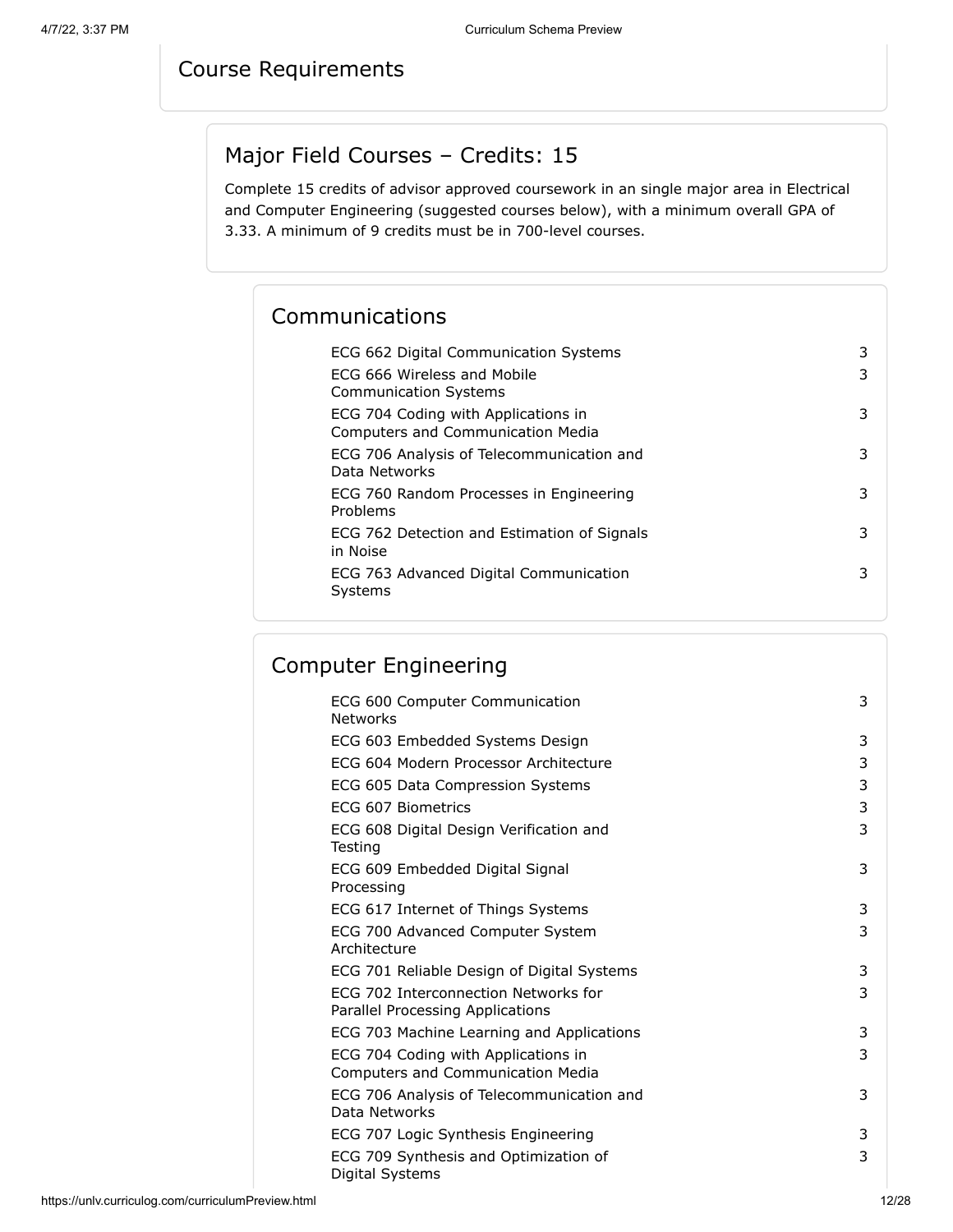| 3 |
|---|
| 3 |
| 3 |
| 3 |
| 3 |
| 3 |
|   |

## Electromagnetics and Optics

| ECG 630 Transmission Lines                            | 3 |
|-------------------------------------------------------|---|
| ECG 631 Engineering Optics                            | 3 |
| ECG 632 Antenna Engineering                           | 3 |
| ECG 633 Active and Passive Microwave<br>Engineering   | 3 |
| ECG 730 Advanced Engineering<br>Electromagnetics I    | 3 |
| ECG 731 Theoretical Techniques in<br>Electromagnetics | 3 |
| ECG 732 Advanced Engineering<br>Electromagnetics II   | 3 |
| ECG 733 Plasma I                                      | 3 |

## **Electronics**

| ECG 620 Analog Integrated Circuit Design  |  |
|-------------------------------------------|--|
| ECG 621 Digital Integrated Circuit Design |  |
| ECG 720 Advanced Analog IC Design         |  |
| ECG 721 Memory Circuit Design             |  |
| ECG 722 Mixed-Signal Circuit Design       |  |

## Power Engineering

| ECG 642 Power Electronics                                     | 3 |
|---------------------------------------------------------------|---|
| ECG 646 Photovoltaic Devices and Systems                      | 3 |
| ECG 740 Computer Analysis Methods for<br><b>Power Systems</b> | 3 |
| ECG 741 Electric Power Distribution System<br>Engineering     | 3 |
| ECG 742 Power System Stability and Control                    | 3 |
| ECG 743 Smart Electrical Power Grid                           | 3 |
|                                                               |   |

## Signal Processing

ECG 680 Discrete-Time Signal Processing 3

https://unlv.curriculog.com/curriculumPreview.html 13/28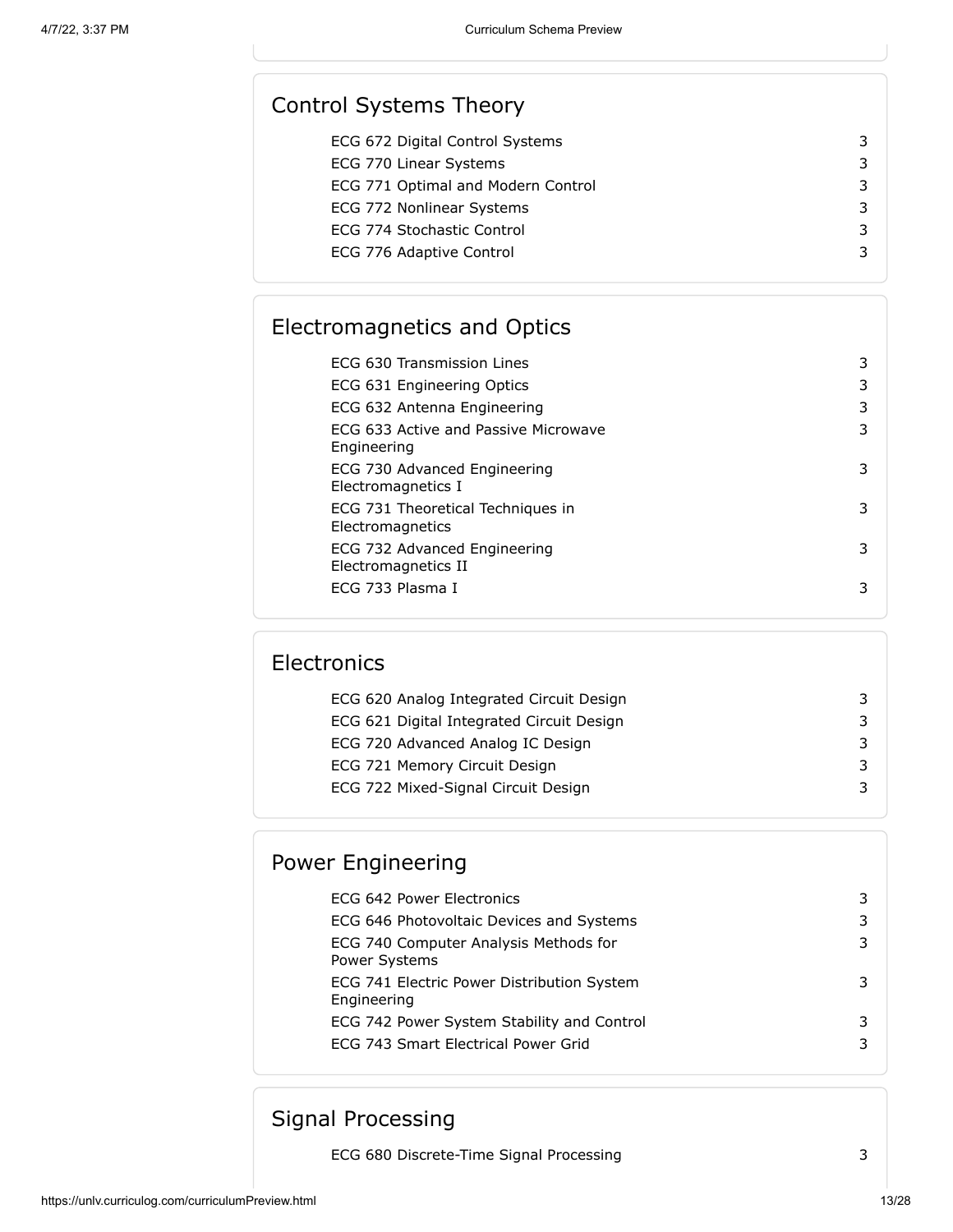| ECG 682 Introduction to Biomedical Signals<br>and Systems         | 3 |
|-------------------------------------------------------------------|---|
| ECG 703 Machine Learning and Applications                         | 3 |
| ECG 760 Random Processes in Engineering<br>Problems               | 3 |
| ECG 762 Detection and Estimation of Signals<br>in Noise           | 3 |
| ECG 781 Digital Filters                                           | 3 |
| ECG 782 Multidimensional Digital Signal<br>Processing             | 3 |
| ECG 783 Adaptive Signal Processing with<br><b>Neural Networks</b> | 3 |

## Solid State Electronics and Photonics

| [After] ECG - 614 - Quantum Communication                      | 3 |
|----------------------------------------------------------------|---|
| ECG 651 Electronic and Magnetic Materials<br>and Devices       | 3 |
| ECG 652 Optoelectronics                                        | 3 |
| ECG 653 Introduction to Nanotechnology                         | 3 |
| [After] ECG - 712 - Optical Materials and Devices              | 3 |
| [After] ECG - 715 - Biomedical Photonics                       | 3 |
| [After] ECG - 716 - Space Systems                              | 3 |
| ECG 750 Photonics                                              | 3 |
| ECG 752 Physical Electronics                                   | 3 |
| ECG 753 Advanced Topics in Semiconductor<br>Devices I          | 3 |
| ECG 755 Monolithic Integrated Circuit<br>Fabrication           | 3 |
| ECG 756 Advanced Topics in Semiconductor<br>Devices II         | 3 |
| ECG 757 Electron Transport Phenomena in<br>Solid State Devices | 3 |
| ECG 758 Numerical Methods in Engineering                       | 3 |

## Minor Fields Courses – Credits: 18

Select two advisor-approved minor fields and complete 9 credits of coursework (suggested courses below) in each single area with a minimum overall average GPA of 3.33. A minimum of 6 credits in each area must be in 700-level courses. The secondary minor can be from a field outside Electrical Engineering.

#### Communications

| ECG 662 Digital Communication Systems                       |  |
|-------------------------------------------------------------|--|
| ECG 666 Wireless and Mobile<br><b>Communication Systems</b> |  |
| ECG 760 Random Processes in Engineering<br>Problems         |  |
| ECG 762 Detection and Estimation of Signals<br>in Noise     |  |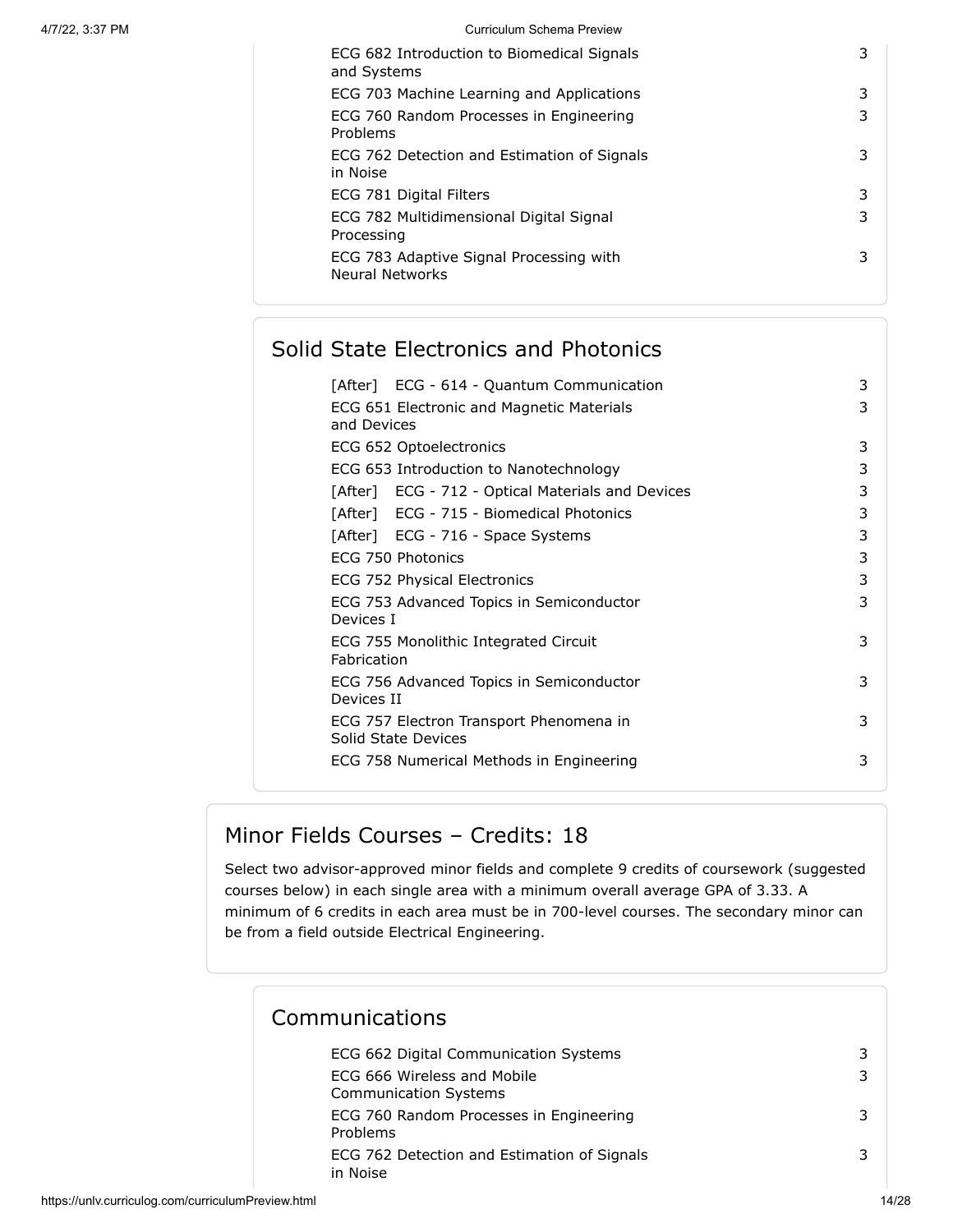## Computer Engineering

| ECG 600 Computer Communication<br><b>Networks</b>                               | 3 |
|---------------------------------------------------------------------------------|---|
| ECG 603 Embedded Systems Design                                                 | 3 |
| ECG 604 Modern Processor Architecture                                           | 3 |
| ECG 605 Data Compression Systems                                                | 3 |
| FCG 607 Biometrics                                                              | 3 |
| ECG 608 Digital Design Verification and<br>Testing                              | 3 |
| ECG 609 Embedded Digital Signal<br>Processing                                   | 3 |
| ECG 617 Internet of Things Systems                                              | 3 |
| ECG 700 Advanced Computer System<br>Architecture                                | 3 |
| ECG 701 Reliable Design of Digital Systems                                      | 3 |
| ECG 702 Interconnection Networks for<br>Parallel Processing Applications        | 3 |
| ECG 703 Machine Learning and Applications                                       | 3 |
| ECG 704 Coding with Applications in<br><b>Computers and Communication Media</b> | 3 |
| ECG 706 Analysis of Telecommunication and<br>Data Networks                      | 3 |
| ECG 707 Logic Synthesis Engineering                                             | 3 |
| ECG 709 Synthesis and Optimization of<br>Digital Systems                        | 3 |

## Control Systems Theory

| ECG 770 Linear Systems             |  |
|------------------------------------|--|
| ECG 771 Optimal and Modern Control |  |
| ECG 772 Nonlinear Systems          |  |
| ECG 774 Stochastic Control         |  |
| ECG 776 Adaptive Control           |  |
|                                    |  |

# Electromagnetics and Optics

| ECG 630 Transmission Lines                            | 3  |
|-------------------------------------------------------|----|
| ECG 631 Engineering Optics                            | 3  |
| ECG 632 Antenna Engineering                           | 3  |
| ECG 633 Active and Passive Microwave<br>Engineering   | 3  |
| ECG 730 Advanced Engineering<br>Electromagnetics I    | 3. |
| ECG 731 Theoretical Techniques in<br>Electromagnetics | 3  |
| ECG 732 Advanced Engineering<br>Electromagnetics II   | 3  |
| ECG 733 Plasma I                                      | 3  |
|                                                       |    |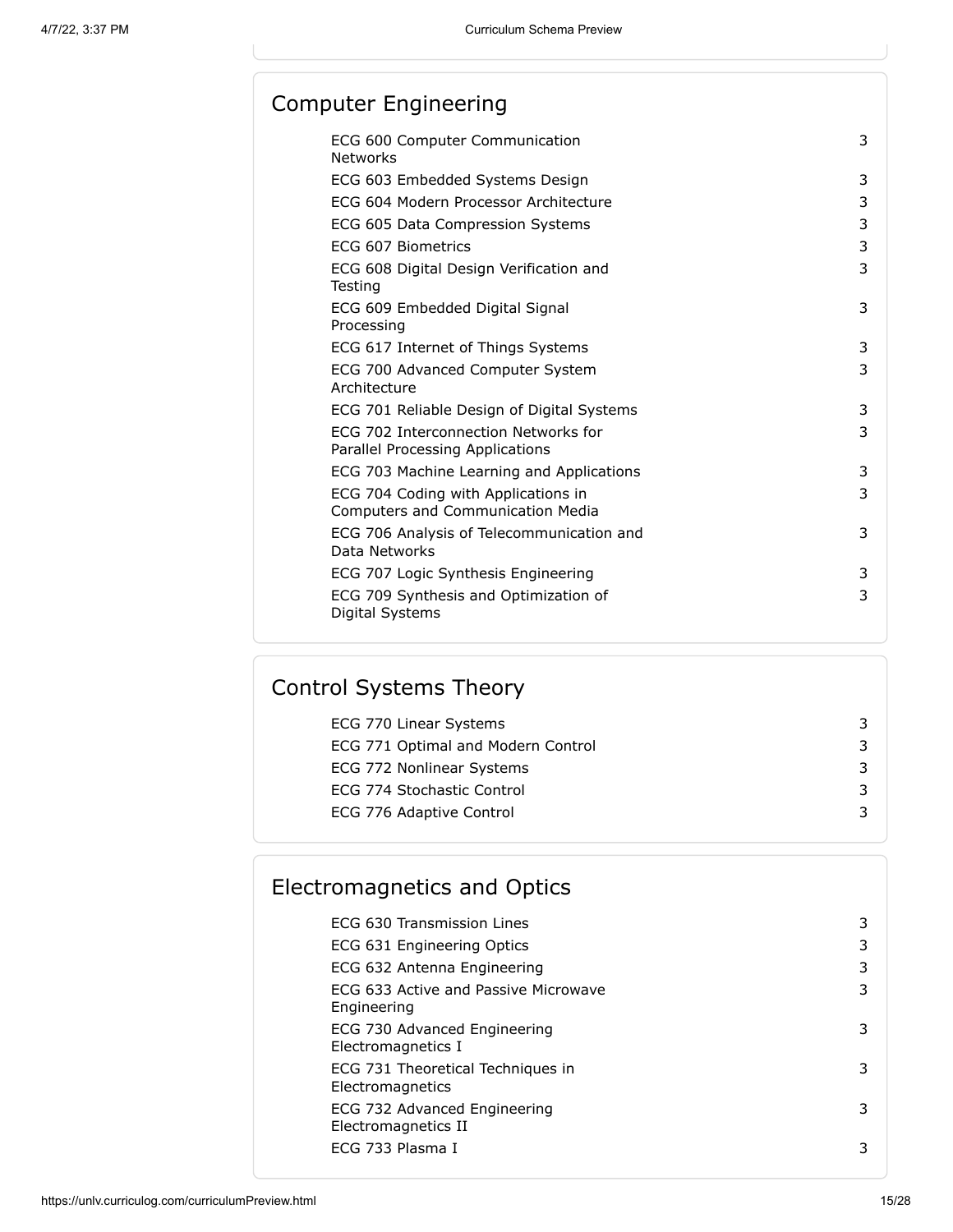## **Electronics**

| ECG 620 Analog Integrated Circuit Design  | 3 |
|-------------------------------------------|---|
| ECG 621 Digital Integrated Circuit Design | 3 |
| ECG 720 Advanced Analog IC Design         | 3 |
| ECG 721 Memory Circuit Design             | 3 |
| ECG 722 Mixed-Signal Circuit Design       |   |

## Power Engineering

| ECG 642 Power Electronics                                 | 3 |
|-----------------------------------------------------------|---|
| ECG 646 Photovoltaic Devices and Systems                  | 3 |
| ECG 740 Computer Analysis Methods for<br>Power Systems    | 3 |
| ECG 741 Electric Power Distribution System<br>Engineering | 3 |
| ECG 742 Power System Stability and Control                | 3 |
| ECG 743 Smart Electrical Power Grid                       | 3 |
|                                                           |   |

## Signal Processing

| ECG 680 Discrete-Time Signal Processing                    | 3 |
|------------------------------------------------------------|---|
| ECG 682 Introduction to Biomedical Signals<br>and Systems  | 3 |
| ECG 703 Machine Learning and Applications                  | 3 |
| ECG 760 Random Processes in Engineering<br>Problems        | 3 |
| ECG 762 Detection and Estimation of Signals<br>in Noise    | 3 |
| ECG 781 Digital Filters                                    | 3 |
| ECG 782 Multidimensional Digital Signal<br>Processing      | 3 |
| ECG 783 Adaptive Signal Processing with<br>Neural Networks | 3 |
|                                                            |   |

## Solid State Electronics and Photonics

| [After] ECG - 614 - Quantum Communication         | 3 |
|---------------------------------------------------|---|
| ECG 651 Electronic and Magnetic Materials         | 3 |
| and Devices                                       |   |
| ECG 652 Optoelectronics                           | 3 |
| ECG 653 Introduction to Nanotechnology            | 3 |
| [After] ECG - 712 - Optical Materials and Devices | 3 |
| [After] ECG - 715 - Biomedical Photonics          | 3 |
| [After] ECG - 716 - Space Systems                 | 3 |
| ECG 750 Photonics                                 | 3 |
| ECG 752 Physical Electronics                      | 3 |
| ECG 753 Advanced Topics in Semiconductor          | 3 |
| Devices I                                         |   |

https://unlv.curriculog.com/curriculumPreview.html 16/28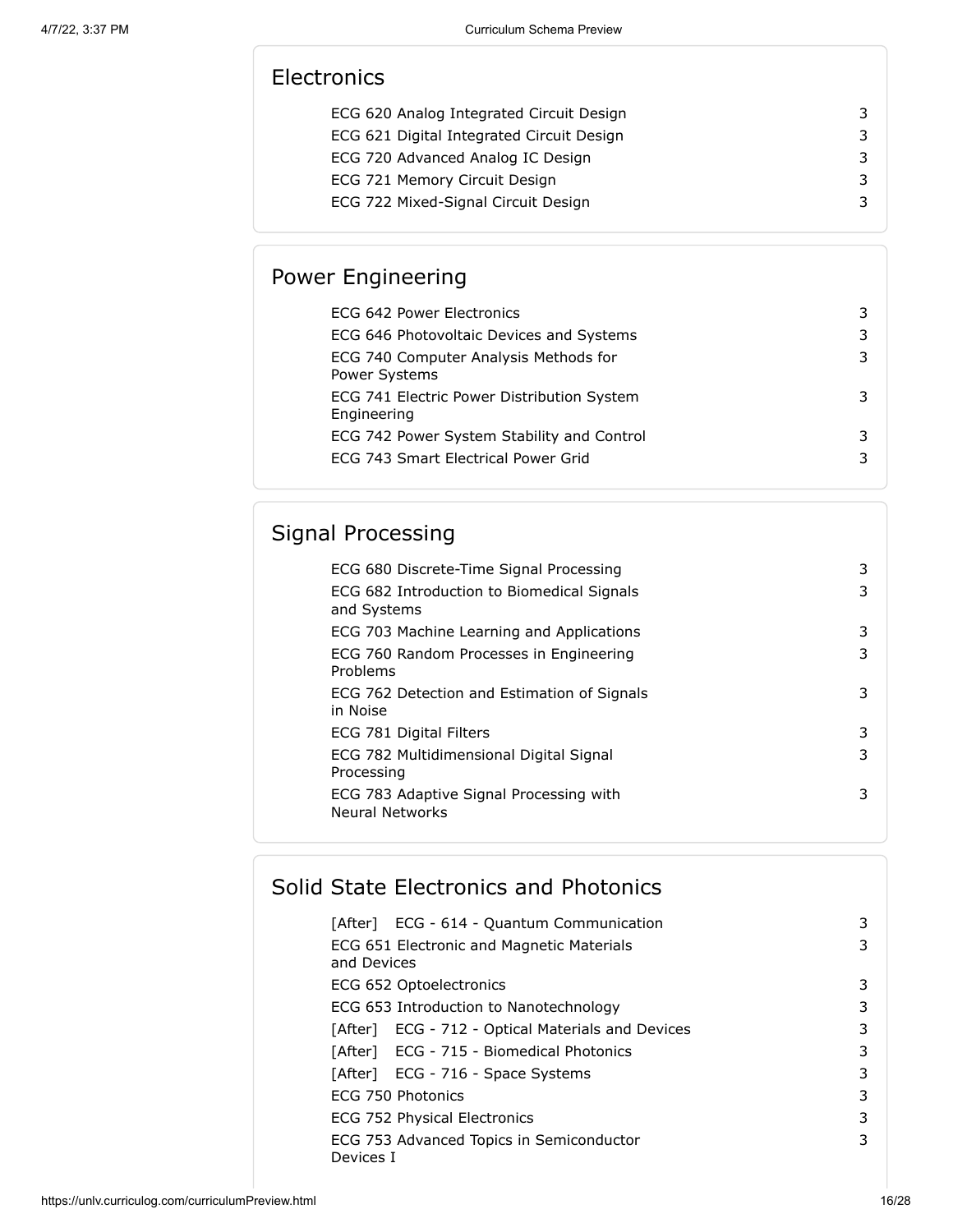| ECG 755 Monolithic Integrated Circuit<br>Fabrication           |  |
|----------------------------------------------------------------|--|
| ECG 756 Advanced Topics in Semiconductor<br>Devices II         |  |
| ECG 757 Electron Transport Phenomena in<br>Solid State Devices |  |
| ECG 758 Numerical Methods in Engineering                       |  |

#### 700-Level Elective Courses – Credits: 12

Complete 12 credits of 700-level MAT, PHY, AST, CEE, CEM, ECG, EGG, CS, ME, or other advisor-approved courses.

## Elective Courses – Credits: 6

Complete 6 credits of 600- or 700-level MAT, PHY, AST, CEE, CEM, ECG, EGG, CS, ME, or other advisor-approved courses.

### Dissertation – Credits: 18

ECG 799 Dissertation  $1 - 6$ 

## Degree Requirements

- 1. All Ph.D. students must satisfy the Ph.D. degree program admission requirements and be admitted to the Ph.D. program on a regular status.
- 2. Complete a minimum of 51 credits (24 M.S.E. credits + 27 Post-Master's subplan credits) of graduate level courses (excluding dissertation credits) with an overall minimum GPA of 3.20 and a minimum GPA of 2.70 (B-) in each class applied towards the 27 credits.
- 3. Of the 51 required credits, a minimum of 33 credits must be in 700-level courses. Of these 33 credits, a minimum of 30 must be from formal courses. The student's doctoral advisory committee may add more requirements in accordance with the individual's background and field of study.
- 4. No more than 6 credits may be from Graduate Independent Study together with Graduate Seminar. No more than 12 credits of a combination of informal courses such as Graduate Independent Study, Special Topics, and Seminar may be applied to the degree program.
- 5. Complete a minimum of 15 credits in an approved ECE major field, 9 credits an approved ECE minor (primary minor) field, and 9 credits in a second approved open minor (secondary minor) field. Of the 15 credits required in the ECE major field, a minimum of 9 credits must be completed in 700-level courses. A minimum GPA of 3.33 (B+=3.30) must be obtained in the major field. Of the 9 required credits in each minor field, a minimum of 6 credits must be in 700-level courses. A minimum GPA of  $3.33$  (B+=3.30) must be obtained in each of the minor fields.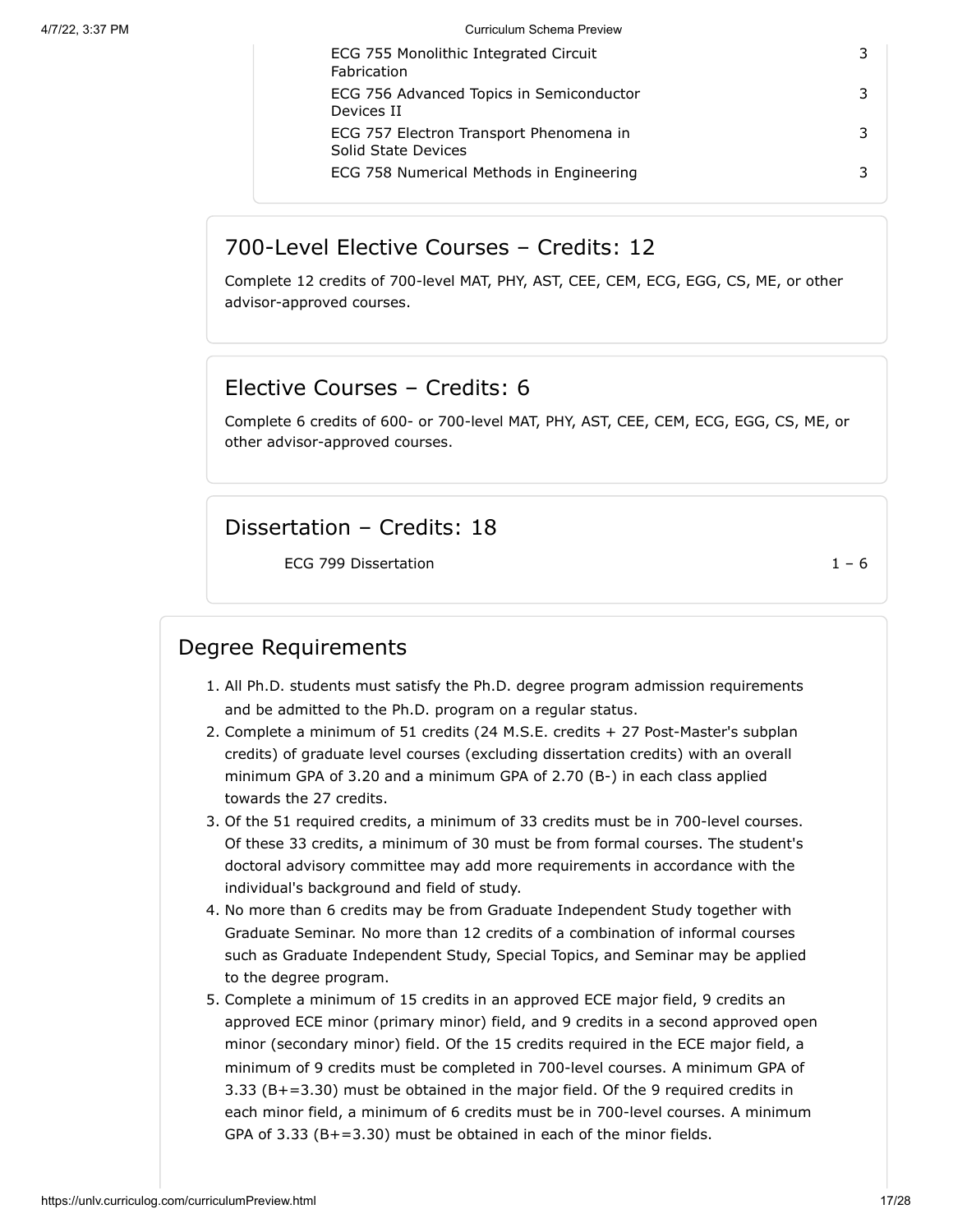- 6. Informal courses (Graduate Independent Study, Graduate Seminar, and Special Topics) cannot be applied to the ECE major, ECE minor (primary minor) and the open minor (secondary minor) fields.
- 7. At the time of admission or no later than the first semester, the Ph.D. candidate must formally petition BOTH the graduate college and the ECE graduate committee to accept transfer credits and credits taken as a non-degree seeking graduate student to be applied to the Ph.D. program.
- 8. All regular (full graduate standing) status graduate students must select a faculty advisor in their first semester.
- 9. Students on academic probation may be transferred to the M.S.E. Program depending on the student's academic record. In such a case, the M.S.E. Program requirements must be satisfied. For example, only 6 credits of the informal courses may be applied to the M.S.E. degree program with the further constraint that up to 3 credits total of Independent Study in combination with Graduate Seminar may be in the 6 credits.
- 10. Maintain a minimum overall grade point average (GPA) of 3.20, must maintain a minimum GPA of 3.20 each semester, and must complete all graduate level courses that apply towards their degree with a minimum GPA of 2.70 (B-) in each course. Grades below B- cannot be applied towards the Ph.D. degree and must be repeated or replaced. A class grade below C (2.0) is grounds for initiating a program separation recommendation to the Graduate College. Ph.D. candidates who do not maintain an overall minimum GPA of 3.2, who do not maintain a minimum GPA of 3.2 each semester, or who earn more than one grade below B- may be placed on academic probation or expelled from the program. The Electrical and Computer Engineering Graduate Committee and/or the Graduate College will determine the terms of the student's probation in accordance with the rules of the Graduate College.
- 11. All regular status graduate students must file an approved Plan of Study form before the completion of their third semester. This program must be approved by the student's advisor and the graduate coordinator. All regular and provisional status graduate students must show satisfactory progress towards completion of their degree by completing at least six credits of their approved program per calendar year. If their progress towards their degree program is not satisfactory, students may either be put on probation or expelled from the program.
- 12. Before beginning a dissertation, students must have their dissertation topic approved by their advisor, and the necessary paper work including a dissertation prospectus must be filed with the Graduate College by the end of the third semester. The dissertation prospectus describes the dissertation topic and must include an introductory set of sentences, a well formed hypothesis or hypotheses (specifically italicized in the prospectus) accompanied by a motivation, objectives with major and alternative approaches to the studies, and conjectures of possible outcomes. Students are NOT allowed to take dissertation credits until their prospectus is approved. Credits taken before the approval date will NOT count towards the degree program.

### Graduation Requirements

*See Plan Graduation Requirements below.*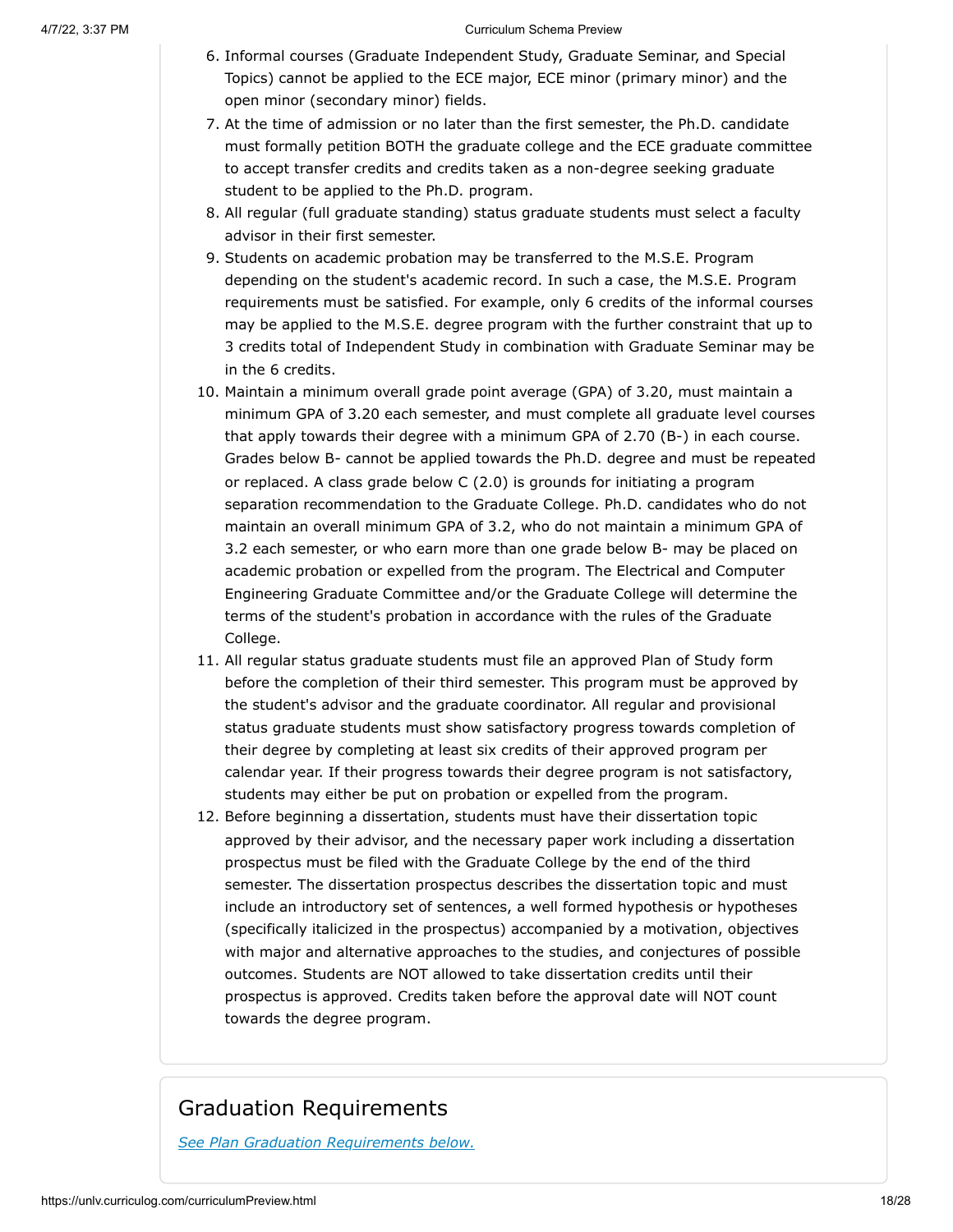## Subplan 3 Requirements: Post-Bachelor's Integrated BS-PHD

<span id="page-18-0"></span>Total Credits Required: 60-66

#### Course Requirements

#### Major Field Courses – Credits: 6-15

Complete 6-15 credits of advisor approved coursework in an single major area in Electrical and Computer Engineering (suggested courses below), with a minimum overall GPA of 3.33.

## Communications

| ECG 662 Digital Communication Systems                                           | 3 |
|---------------------------------------------------------------------------------|---|
| FCG 666 Wireless and Mobile<br><b>Communication Systems</b>                     | 3 |
| ECG 704 Coding with Applications in<br><b>Computers and Communication Media</b> | 3 |
| ECG 706 Analysis of Telecommunication and<br>Data Networks                      | 3 |
| ECG 760 Random Processes in Engineering<br>Problems                             | 3 |
| ECG 762 Detection and Estimation of Signals<br>in Noise                         | 3 |
| ECG 763 Advanced Digital Communication<br>Systems                               | 3 |
|                                                                                 |   |

## Computer Engineering

| ECG 600 Computer Communication<br><b>Networks</b>                        | 3 |
|--------------------------------------------------------------------------|---|
| ECG 603 Embedded Systems Design                                          | 3 |
| ECG 604 Modern Processor Architecture                                    | 3 |
| ECG 605 Data Compression Systems                                         | 3 |
| ECG 607 Biometrics                                                       | 3 |
| ECG 608 Digital Design Verification and<br>Testing                       | 3 |
| ECG 609 Embedded Digital Signal<br>Processing                            | 3 |
| ECG 617 Internet of Things Systems                                       | 3 |
| ECG 700 Advanced Computer System<br>Architecture                         | 3 |
| ECG 701 Reliable Design of Digital Systems                               | 3 |
| ECG 702 Interconnection Networks for<br>Parallel Processing Applications | 3 |
| ECG 703 Machine Learning and Applications                                | 3 |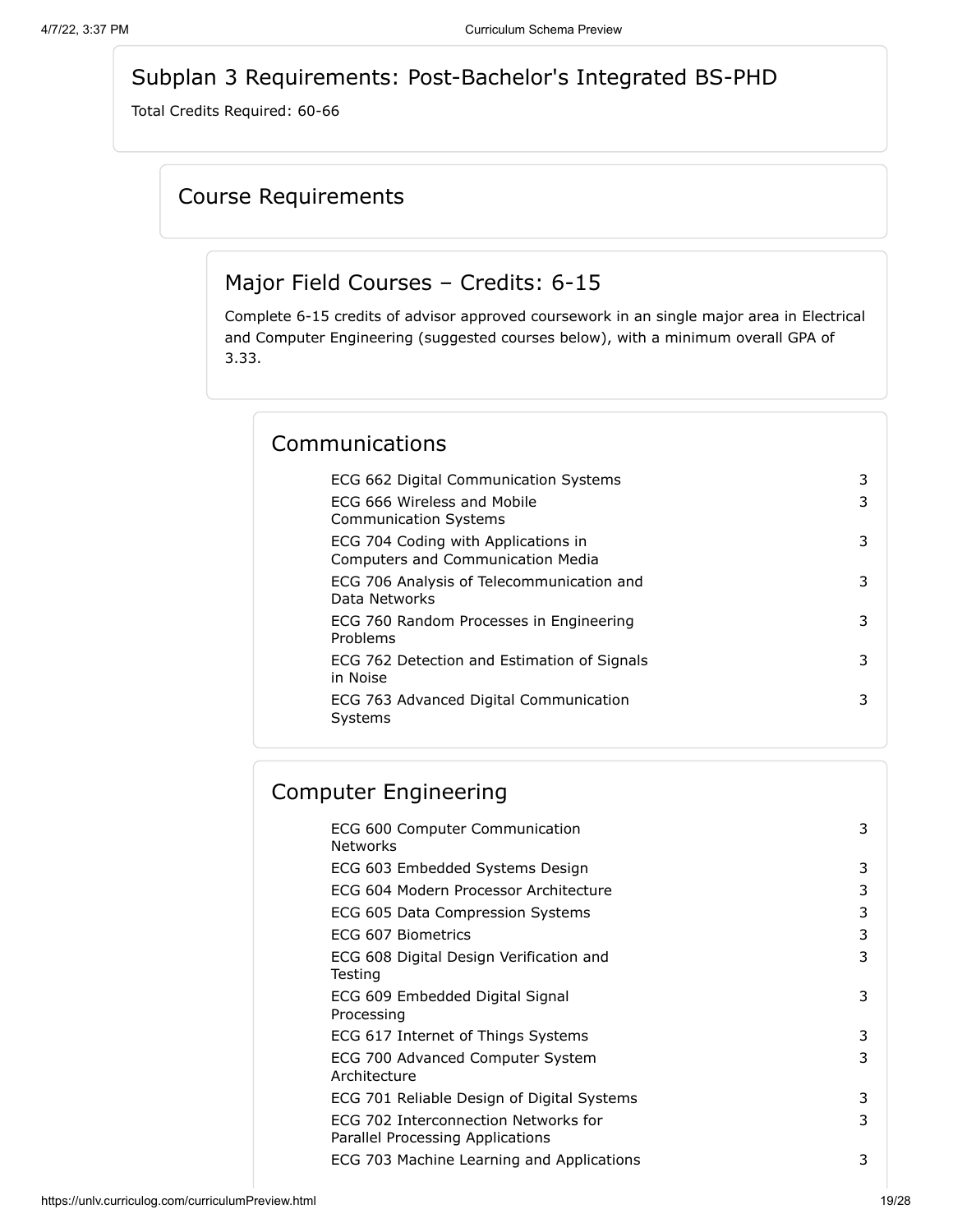| ECG 704 Coding with Applications in<br><b>Computers and Communication Media</b> |  |
|---------------------------------------------------------------------------------|--|
| ECG 706 Analysis of Telecommunication and<br>Data Networks                      |  |
| ECG 707 Logic Synthesis Engineering                                             |  |
| ECG 709 Synthesis and Optimization of<br>Digital Systems                        |  |

# Control Systems Theory

| ECG 672 Digital Control Systems    |  |
|------------------------------------|--|
| ECG 770 Linear Systems             |  |
| ECG 771 Optimal and Modern Control |  |
| ECG 772 Nonlinear Systems          |  |
| ECG 774 Stochastic Control         |  |
| ECG 776 Adaptive Control           |  |
|                                    |  |

## Electromagnetics and Optics

| FCG 630 Transmission Lines                            |   |
|-------------------------------------------------------|---|
| ECG 631 Engineering Optics                            |   |
| ECG 632 Antenna Engineering                           | 3 |
| FCG 633 Active and Passive Microwave<br>Engineering   | 3 |
| ECG 730 Advanced Engineering<br>Electromagnetics I    |   |
| ECG 731 Theoretical Techniques in<br>Electromagnetics | 3 |
| ECG 732 Advanced Engineering<br>Electromagnetics II   | 3 |
| ECG 733 Plasma I                                      | 3 |

## **Electronics**

| ECG 620 Analog Integrated Circuit Design  |  |
|-------------------------------------------|--|
| ECG 621 Digital Integrated Circuit Design |  |
| ECG 720 Advanced Analog IC Design         |  |
| ECG 721 Memory Circuit Design             |  |
| ECG 722 Mixed-Signal Circuit Design       |  |
|                                           |  |

## Power Engineering

| ECG 642 Power Electronics                                 |  |
|-----------------------------------------------------------|--|
| ECG 646 Photovoltaic Devices and Systems                  |  |
| ECG 740 Computer Analysis Methods for<br>Power Systems    |  |
| ECG 741 Electric Power Distribution System<br>Engineering |  |
| ECG 742 Power System Stability and Control                |  |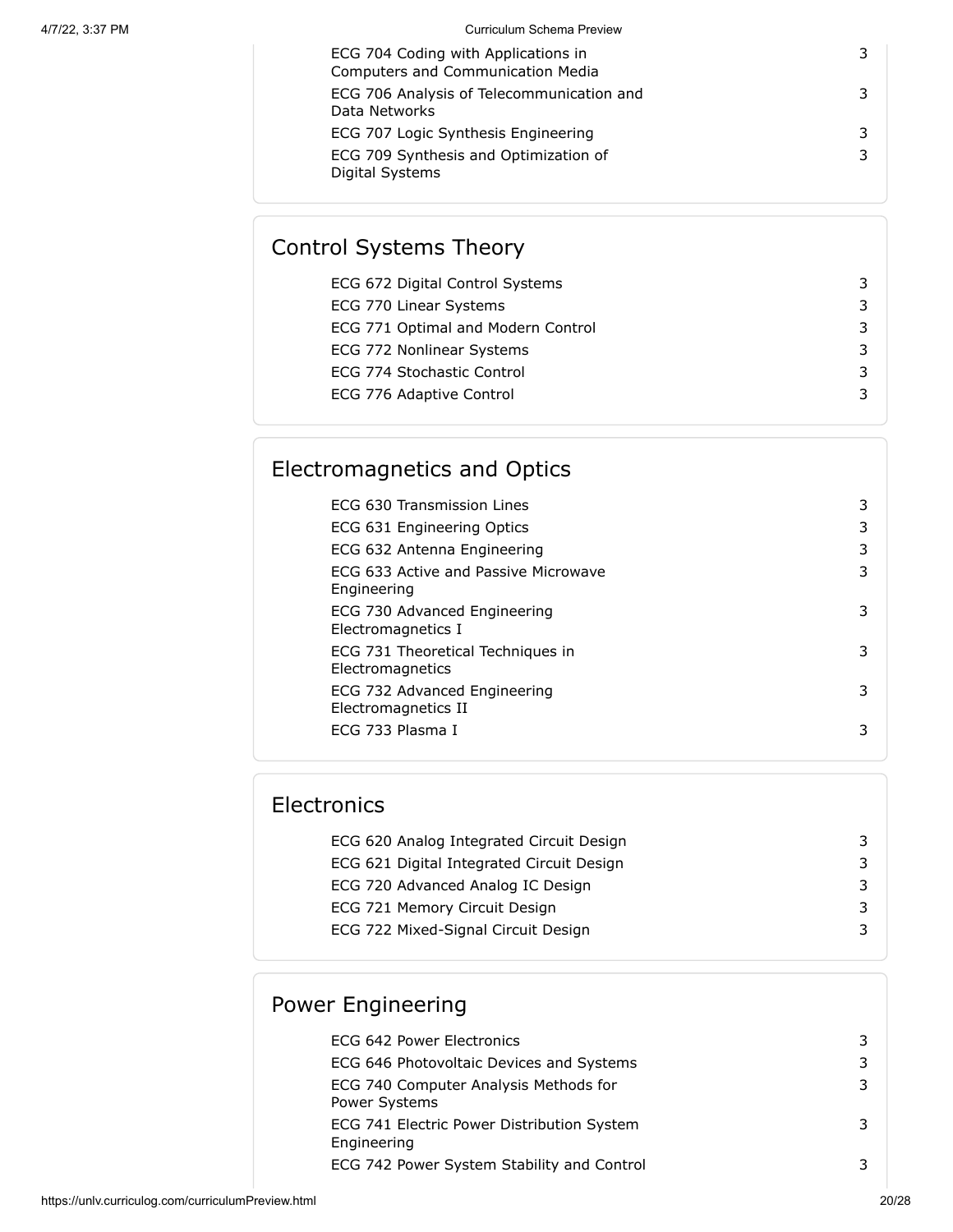## Signal Processing

| 3<br>ECG 682 Introduction to Biomedical Signals<br>and Systems<br>3<br>ECG 703 Machine Learning and Applications<br>ECG 760 Random Processes in Engineering<br>3<br>Problems<br>ECG 762 Detection and Estimation of Signals<br>3<br>in Noise<br>ECG 781 Digital Filters<br>3<br>ECG 782 Multidimensional Digital Signal<br>3<br>Processing<br>ECG 783 Adaptive Signal Processing with<br>3<br><b>Neural Networks</b> | ECG 680 Discrete-Time Signal Processing | 3 |
|----------------------------------------------------------------------------------------------------------------------------------------------------------------------------------------------------------------------------------------------------------------------------------------------------------------------------------------------------------------------------------------------------------------------|-----------------------------------------|---|
|                                                                                                                                                                                                                                                                                                                                                                                                                      |                                         |   |
|                                                                                                                                                                                                                                                                                                                                                                                                                      |                                         |   |
|                                                                                                                                                                                                                                                                                                                                                                                                                      |                                         |   |
|                                                                                                                                                                                                                                                                                                                                                                                                                      |                                         |   |
|                                                                                                                                                                                                                                                                                                                                                                                                                      |                                         |   |
|                                                                                                                                                                                                                                                                                                                                                                                                                      |                                         |   |
|                                                                                                                                                                                                                                                                                                                                                                                                                      |                                         |   |

## Solid State Electronics and Photonics

| [Before] ECG - 614 - Quantum Communication                     | 3 |
|----------------------------------------------------------------|---|
| ECG 651 Electronic and Magnetic Materials<br>and Devices       | 3 |
| ECG 652 Optoelectronics                                        | 3 |
| ECG 653 Introduction to Nanotechnology                         | 3 |
| [After] ECG - 712 - Optical Materials and Devices              | 3 |
| [After] ECG - 715 - Biomedical Photonics                       | 3 |
| [After] ECG - 716 - Space Systems                              | 3 |
| ECG 750 Photonics                                              | 3 |
| ECG 752 Physical Electronics                                   | 3 |
| ECG 753 Advanced Topics in Semiconductor<br>Devices I          | 3 |
| ECG 755 Monolithic Integrated Circuit<br>Fabrication           | 3 |
| ECG 756 Advanced Topics in Semiconductor<br>Devices II         | 3 |
| ECG 757 Electron Transport Phenomena in<br>Solid State Devices | 3 |
| ECG 758 Numerical Methods in Engineering                       | 3 |

#### Minor Fields Courses – Credits: 9-18

Select two advisor-approved minor fields and complete coursework (suggested courses below) in each single area totaling 9-18 credits, with a minimum overall average GPA of 3.33. The secondary minor can be from a field outside Electrical Engineering.

### Communications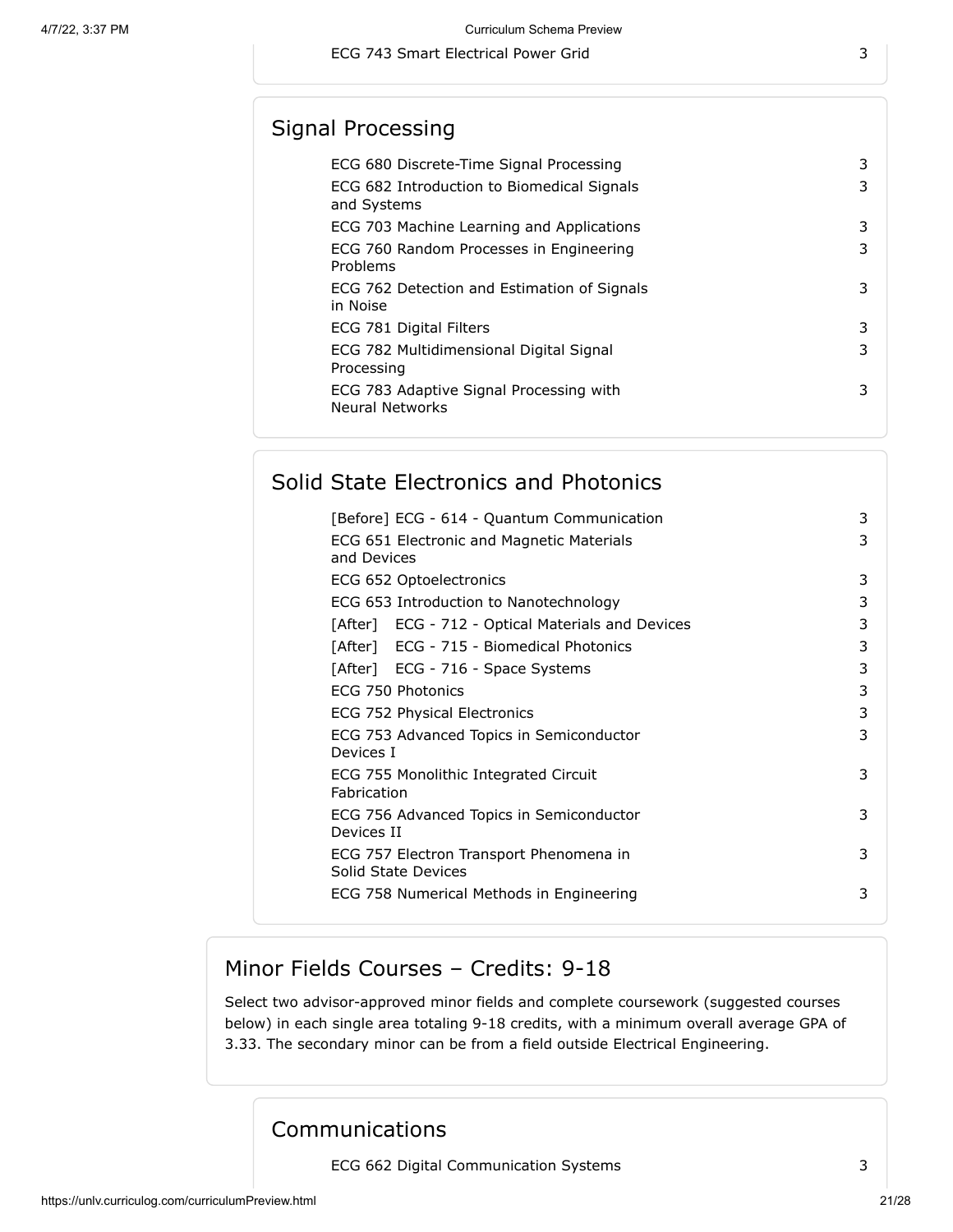| ECG 666 Wireless and Mobile<br><b>Communication Systems</b> |  |
|-------------------------------------------------------------|--|
| ECG 760 Random Processes in Engineering<br>Problems         |  |
| ECG 762 Detection and Estimation of Signals<br>in Noise     |  |

## Computer Engineering

| ECG 600 Computer Communication<br><b>Networks</b>                               | 3 |
|---------------------------------------------------------------------------------|---|
| ECG 603 Embedded Systems Design                                                 | 3 |
| ECG 604 Modern Processor Architecture                                           | 3 |
| ECG 605 Data Compression Systems                                                | 3 |
| FCG 607 Biometrics                                                              | 3 |
| ECG 608 Digital Design Verification and<br>Testing                              | 3 |
| ECG 609 Embedded Digital Signal<br>Processing                                   | 3 |
| ECG 617 Internet of Things Systems                                              | 3 |
| ECG 700 Advanced Computer System<br>Architecture                                | 3 |
| ECG 701 Reliable Design of Digital Systems                                      | 3 |
| ECG 702 Interconnection Networks for<br>Parallel Processing Applications        | 3 |
| ECG 703 Machine Learning and Applications                                       | 3 |
| ECG 704 Coding with Applications in<br><b>Computers and Communication Media</b> | 3 |
| ECG 706 Analysis of Telecommunication and<br>Data Networks                      | 3 |
| ECG 707 Logic Synthesis Engineering                                             | 3 |
| ECG 709 Synthesis and Optimization of<br>Digital Systems                        | 3 |
|                                                                                 |   |

## Control Systems Theory

| ECG 770 Linear Systems             |  |
|------------------------------------|--|
| ECG 771 Optimal and Modern Control |  |
| ECG 772 Nonlinear Systems          |  |
| ECG 774 Stochastic Control         |  |
| ECG 776 Adaptive Control           |  |
|                                    |  |

# Electromagnetics and Optics

| ECG 630 Transmission Lines                          | 3 |
|-----------------------------------------------------|---|
| ECG 631 Engineering Optics                          | 3 |
| ECG 632 Antenna Engineering                         | 3 |
| ECG 633 Active and Passive Microwave<br>Engineering | 3 |
| ECG 730 Advanced Engineering<br>Electromagnetics I  | 3 |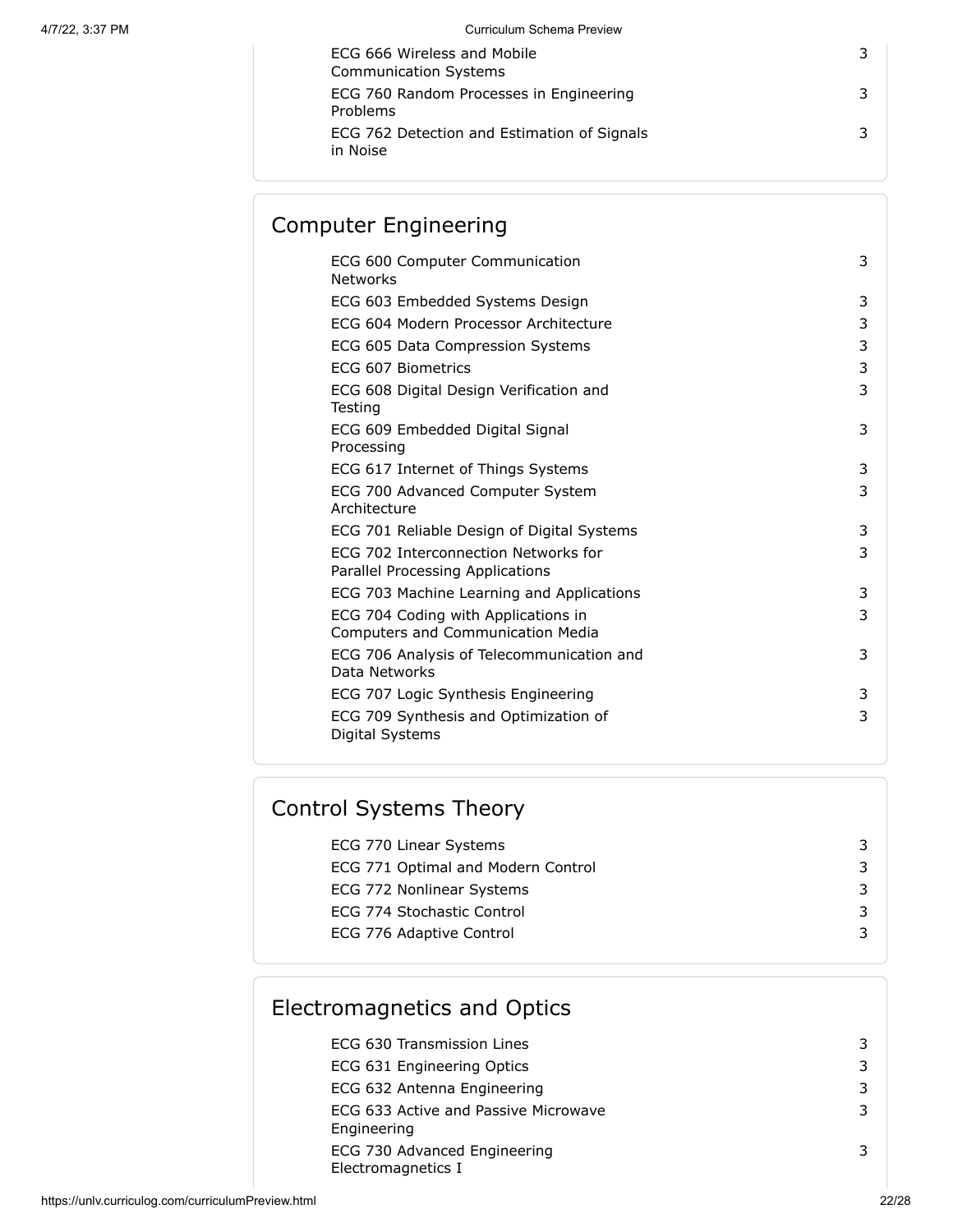| ECG 731 Theoretical Techniques in<br>Electromagnetics |   |
|-------------------------------------------------------|---|
| ECG 732 Advanced Engineering<br>Electromagnetics II   | 3 |
| ECG 733 Plasma I                                      |   |

## **Electronics**

| ECG 620 Analog Integrated Circuit Design  |  |
|-------------------------------------------|--|
| ECG 621 Digital Integrated Circuit Design |  |
| ECG 720 Advanced Analog IC Design         |  |
| ECG 721 Memory Circuit Design             |  |
| ECG 722 Mixed-Signal Circuit Design       |  |
|                                           |  |

## Power Engineering

| ECG 642 Power Electronics                                 |   |
|-----------------------------------------------------------|---|
| ECG 646 Photovoltaic Devices and Systems                  | 3 |
| ECG 740 Computer Analysis Methods for<br>Power Systems    | 3 |
| ECG 741 Electric Power Distribution System<br>Engineering |   |
| ECG 742 Power System Stability and Control                |   |
| ECG 743 Smart Electrical Power Grid                       |   |

# Signal Processing

| ECG 680 Discrete-Time Signal Processing                    | 3 |
|------------------------------------------------------------|---|
| ECG 682 Introduction to Biomedical Signals<br>and Systems  | 3 |
| ECG 703 Machine Learning and Applications                  | 3 |
| ECG 760 Random Processes in Engineering<br>Problems        | 3 |
| ECG 762 Detection and Estimation of Signals<br>in Noise    | 3 |
| ECG 781 Digital Filters                                    | 3 |
| ECG 782 Multidimensional Digital Signal<br>Processing      | 3 |
| ECG 783 Adaptive Signal Processing with<br>Neural Networks | 3 |
|                                                            |   |

## Solid State Electronics and Photonics

| [Before] ECG - 614 - Quantum Communication               |  |
|----------------------------------------------------------|--|
| ECG 651 Electronic and Magnetic Materials<br>and Devices |  |
| ECG 652 Optoelectronics                                  |  |
| ECG 653 Introduction to Nanotechnology                   |  |
| [After] ECG - 712 - Optical Materials and Devices        |  |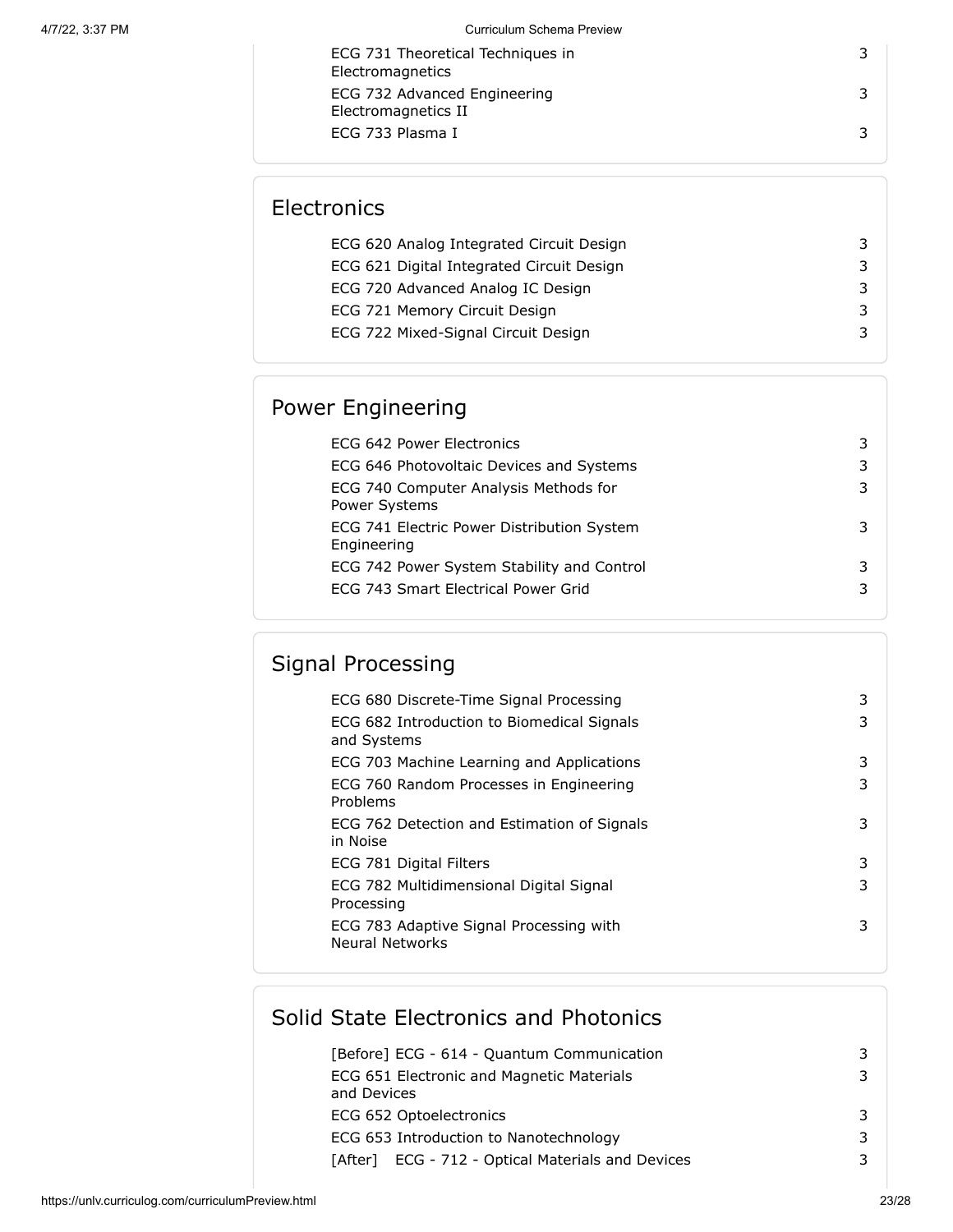| [After] ECG - 715 - Biomedical Photonics                       | 3 |
|----------------------------------------------------------------|---|
| [After] ECG - 716 - Space Systems                              | 3 |
| ECG 750 Photonics                                              | 3 |
| <b>ECG 752 Physical Electronics</b>                            | 3 |
| ECG 753 Advanced Topics in Semiconductor<br>Devices I          | 3 |
| ECG 755 Monolithic Integrated Circuit<br>Fabrication           | 3 |
| ECG 756 Advanced Topics in Semiconductor<br>Devices II         | 3 |
| ECG 757 Electron Transport Phenomena in<br>Solid State Devices | 3 |
| ECG 758 Numerical Methods in Engineering                       | 3 |
|                                                                |   |

#### Elective Courses – Credits: 9-18

Complete 9-18 credits of 600- or 700-level MAT, PHY, AST, CEE, CEM, ECG, EGG, CS, ME, or other advisor-approved courses.

#### Dissertation – Credits: 18

ECG 799 Dissertation 1 – 6

### Degree Requirements

- 1. All Ph.D. students must satisfy the Ph.D. degree program admission requirements and be admitted to the Ph.D. program on a regular status.
- 2. Total credits required depends on the total number of approved graduate-level course work taken as technical electives (with a grade of B or better) during the senior year.
- 3. Complete a minimum of 60, 63, or 66 credits (including dissertation credits) respectively corresponding to 9, 6, or 3 credits of formally approved graduate level courses applied toward the B.S. degree yielding a total of 69 course credits. The final division of major, minor, and elective credits will be determined in consultation with the student's advisor.
- 4. Of the 51 required credits, a minimum of 33 credits must be in 700-level courses. Of these 33 credits, a minimum of 30 must be from formal courses. The student's doctoral advisory committee may add more requirements in accordance with the individual's background and field of study.
- 5. No more than 6 credits may be from Graduate Independent Study together with Graduate Seminar. No more than 12 credits of a combination of informal courses such as Graduate Independent Study, Special Topics, and Seminar may be applied to the degree program.
- 6. Complete a minimum of 15 credits in an approved ECE major field, 9 credits an approved ECE minor (primary minor) field, and 9 credits in a second approved open minor (secondary minor) field. Of the 15 credits required in the ECE major field, a minimum of 9 credits must be completed in 700-level courses. A minimum GPA of 3.33 (B+=3.30) must be obtained in the major field. Of the 9 required credits in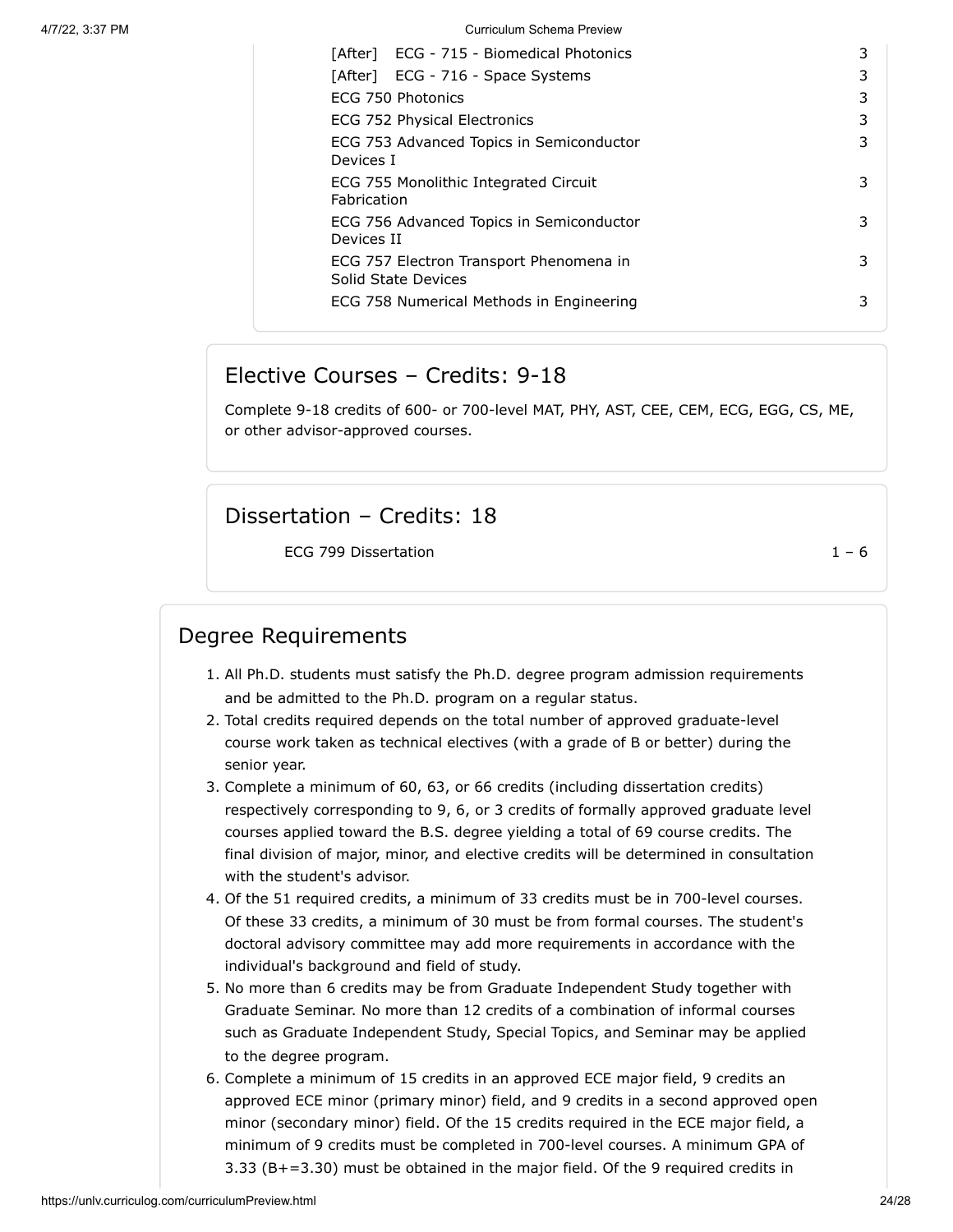each minor field, a minimum of 6 credits must be in 700-level courses. A minimum GPA of 3.33 (B+=3.30) must be obtained in each of the minor fields.

- 7. Informal courses (Graduate Independent Study, Graduate Seminar, and Special Topics) cannot be applied to the ECE major, ECE minor (primary minor) and the open minor (secondary minor) fields.
- 8. All regular (full graduate standing) status graduate students must select a faculty advisor in their first semester.
- 9. Students on academic probation may be transferred to the M.S.E. Program depending on the student's academic record. In such a case, the M.S.E. Program requirements must be satisfied. For example, only 6 credits of the informal courses may be applied to the M.S.E. degree program with the further constraint that up to 3 credits total of Independent Study in combination with Graduate Seminar may be in the 6 credits.
- 10. Maintain a minimum overall grade point average (GPA) of 3.20, must maintain a minimum GPA of 3.20 each semester, and must complete all graduate level courses that apply towards their degree with a minimum GPA of 2.70 (B-) in each course. Grades below B- cannot be applied towards the Ph.D. degree and must be repeated or replaced. A class grade below C (2.0) is grounds for initiating a program separation recommendation to the Graduate College. Ph.D. candidates who do not maintain an overall minimum GPA of 3.20, who do not maintain a GPA of 3.20 each semester, or who earn more than one grade below B- may either be placed on probation or expelled from the program. The Electrical and Computer Engineering Graduate Committee and/or the Graduate College will determine the terms of the student's probation in accordance with the rules of the Graduate College.
- 11. All regular status graduate students must file an approved Plan of Study form before the completion of their third semester. This program must be approved by the student's advisor and the graduate coordinator. All regular and provisional status graduate students must show satisfactory progress towards completion of their degree by completing at least six credits of their approved program per calendar year. If their progress towards their degree program is not satisfactory, students may either be put on probation or expelled from the program.
- 12. Before beginning a dissertation, students must have their dissertation topic approved by their advisor, and the necessary paper work including a dissertation prospectus must be filed with the Graduate College by the end of the third semester. The dissertation prospectus describes the dissertation topic and must include an introductory set of sentences, a well formed hypothesis or hypotheses (specifically italicized in the prospectus) accompanied by a motivation, objectives with major and alternative approaches to the studies, and conjectures of possible outcomes. Students are NOT allowed to take dissertation credits until their prospectus is approved. Credits taken before the approval date will NOT count towards the degree program.

### Graduation Requirements

*See Plan Graduation Requirements below.*

## Plan Graduation Requirements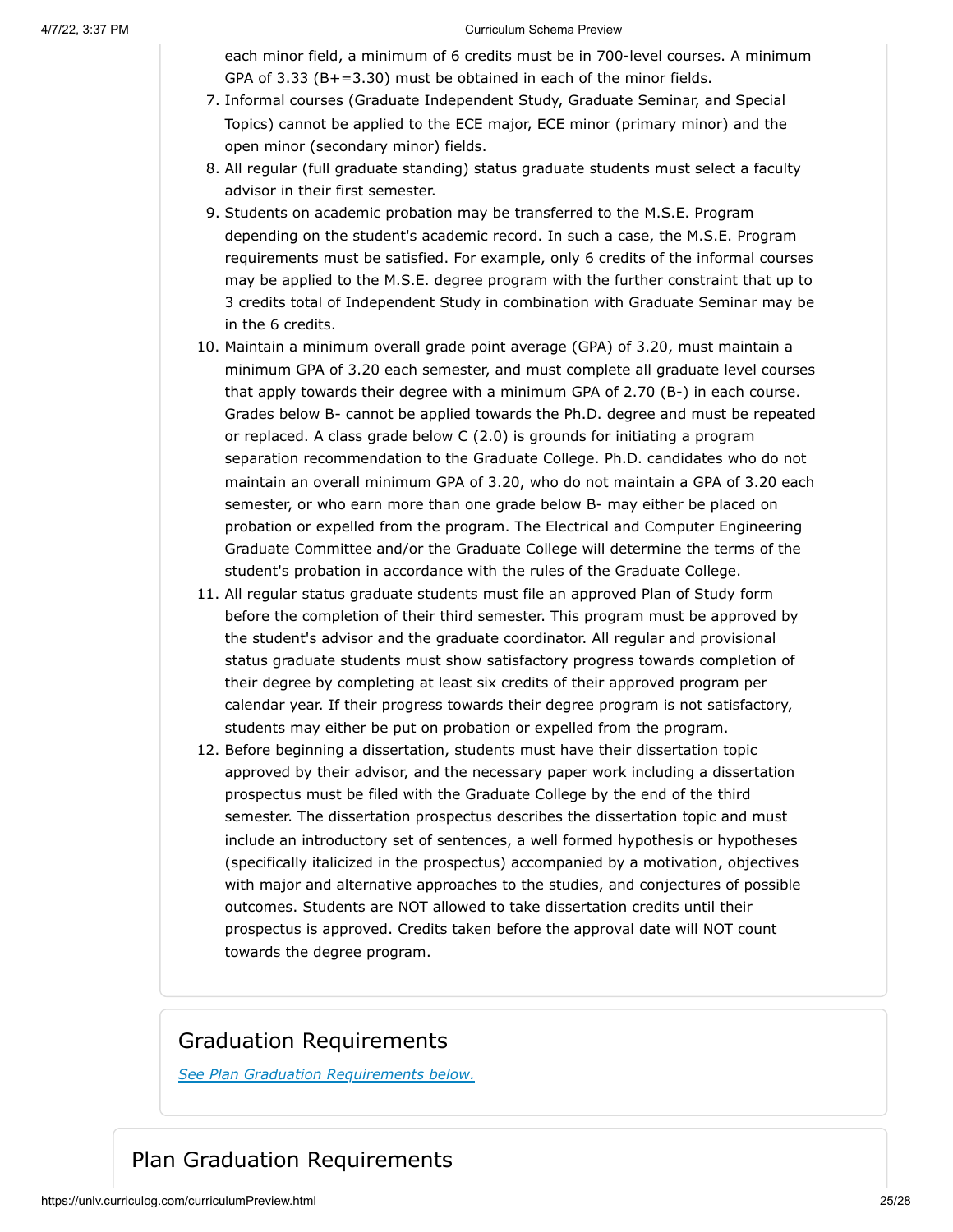During the first semester, a Ph.D. student must select a faculty advisor. The faculty advisor does not have to be the one to whom the student was assigned upon entering the Ph.D. program. In coordination with the faculty advisor, the student must also form a doctoral advisory committee. A doctoral advisory committee is composed of at least four members of the UNLV Graduate Faculty. Three of the faculty must be from the Department of Electrical and Computer Engineering. The fourth from a relevant supporting field having Full Graduate Faculty Status as recognized by the Graduate College.

Students admitted on provisional and/or conditional status are not allowed to take the qualifying exam until their provisions and/or conditions have been met. Students taking the exam while on provisional or conditional status will be required to retake the exam regardless if one or all areas of the exam have been passed.

Provisional status students must complete all required supplementary work within one calendar year from the time of admission into the program with a grade of B (3.0) or better in each course.

Pass the Qualifying Exam within 2 semesters of being admitted to the Ph.D. program on a regular (full graduate standing) status. The Qualifying Exam is offered once every fall semester and once every spring semester. This exam cannot be taken more than twice.

The Qualifying Exam tests the student's general undergraduate knowledge of electrical engineering and computer engineering. To register for the Qualifying Exam, eligible students must notify the graduate coordinator no later than one month prior to the examination date.

All students must pass the Qualifying Exam within the first two semesters (excluding the summer semester) upon being admitted to the Ph.D. program on a regular status. If a student is required to take the qualifying exam and is not present to sit the exam, an automatic FAIL is assigned. Students who have not passed the Qualifying Exam within this time frame will be terminated from the Ph.D. program. Students who have not passed the Qualifying Exam by their second attempt will be terminated from the Ph.D. program. Students in the Direct Ph.D. program who fail the Qualifying Exam on their second attempt within the two semester time frame may elect to pursue a M.S. Degree by completing all of the requirements listed for that degree.

The Qualifying Exam is a four and one-half hour exam covering questions in the following undergraduate electrical and computer engineering fields:

Communications Control System Theory Electromagnetics and Optics **Electronics** Power Signal Processing Solid State Digital Logic Design Computer Architectures Embedded Systems Computer Communication Networks

To pass the qualifying exam requirement, the student must successfully complete any four of the eleven areas with a grade of PASS to complete the qualifying exam requirement within two sittings. If the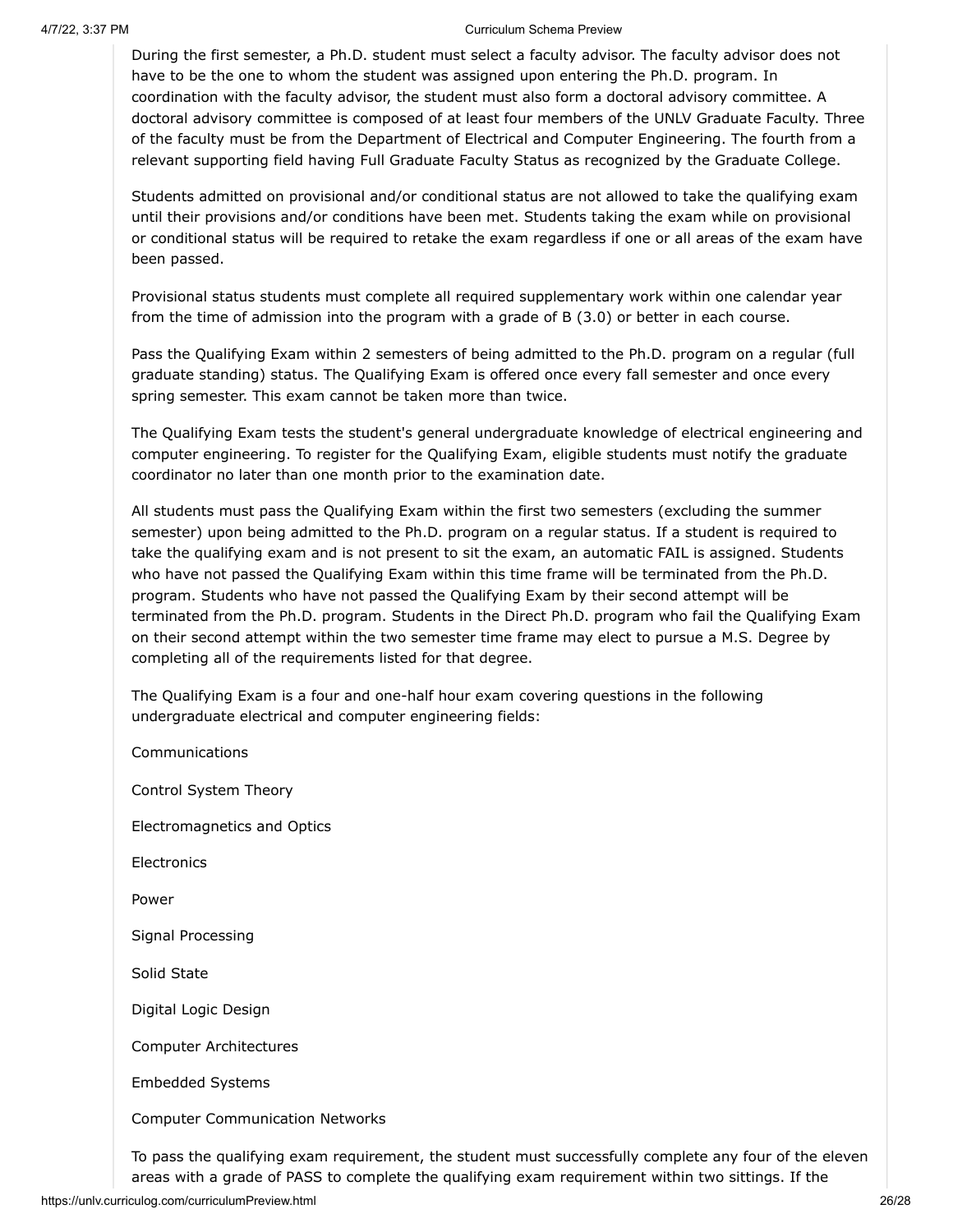student passes less than four areas on the first attempt, the student will receive a PASS for those individual areas successfully completed and will not be required to retake these areas on the second attempt. The exam is a closed note, closed book exam.

For more details on course specifics, exam logistics, appeal rights and procedure, and protocols regarding the qualifying exam, refer to the ECE department's Electrical Engineering Graduate Program Document.

In all Post-Bachelor's subplans, a Ph.D. student must complete a minimum of 15 credits in an approved ECE major field in a single area of Electrical and Computer Engineering, 9 credits in an approved ECE minor field (primary minor) in a single but different area of Electrical and Computer Engineering, and another 9 credits in a second approved minor (secondary minor) field. Currently, the Department of Electrical and Computer Engineering at UNLV offers Communications, Computer Engineering, Control System Theory, Electromagnetics and Optics, Electronics, Power Systems, Signal Processing, and Solid State Electronics and Photonics as major fields. Specific courses that can be applied to specific fields are listed in detail in the Electrical Engineering Graduate Program Document.

Of the 15 credits required in the ECE major field, a minimum of 9 credits must be completed in 700 level courses. To complete the ECE major field requirement, the applied 15 credits of ECE major course work must attain a minimum overall GPA of 3.33 (B+=3.30).

Each student must complete two minor fields. To complete a minor field, a student must complete a minimum of 9 credits in a minor field and have an overall minimum GPA of 3.33 (B+=3.30) for the 9 minor field credits. Of the 9 required credits in each minor field, a minimum of 6 credits must be in 700-level courses. Courses that can be applied to specific minor fields are listed in detail in the Electrical Engineering Graduate Program Document. These courses may be applied to any designated field but may only be counted once. With the written approval of the major advisor and the student's advisory committee, the secondary minor may be a mixed minor field. A mixed minor field may be formed with courses inside and/or outside of the Electrical Engineering Department's approved fields (e.g., mathematics and physics, computer engineering and computer science, physics, mechanical engineering, solid state and electromagnetics) A mixed minor may not be composed of courses in the Electrical Engineering Department that satisfy course work in the major and the other minor field. The only exception is when a course may be used in more than one field. In this case, the course may not be counted twice but may be used for either minor area. However, the student must complete at least one minor field (primary minor field) in Electrical Engineering in a single area.

After successfully completing all required course work, the candidate must pass the Preliminary Exam. The Preliminary Exam cannot be taken more than once per semester but may be repeated until passed.

The Preliminary Exam evaluates the caliber of a student's dissertation topic. The Preliminary Exam cannot be taken more than once per semester but may be repeated until passed.

To be eligible for the Preliminary Exam, a student must have successfully completed all required course work except for the 18 credits of Dissertation.

Before the Preliminary Exam, a student must prepare a 10 to 20-page prospectus of their research. A copy of this prospectus must be submitted to the Graduate Committee and each member of the Ph.D. candidate's advisory committee at least two weeks prior to the Preliminary Exam.

The student must also notify the Graduate Committee and each member of their advisory committee of the date, time and location of their Preliminary Exam. This must be done at least two weeks prior to the Preliminary Exam.

During the Preliminary Exam, the student presents their prospectus to their advisory committee. To pass the Preliminary Exam, the student's advisory committee must unanimously approve the student's prospectus. Students who pass the Preliminary Exam are advanced to candidacy for the Ph.D.